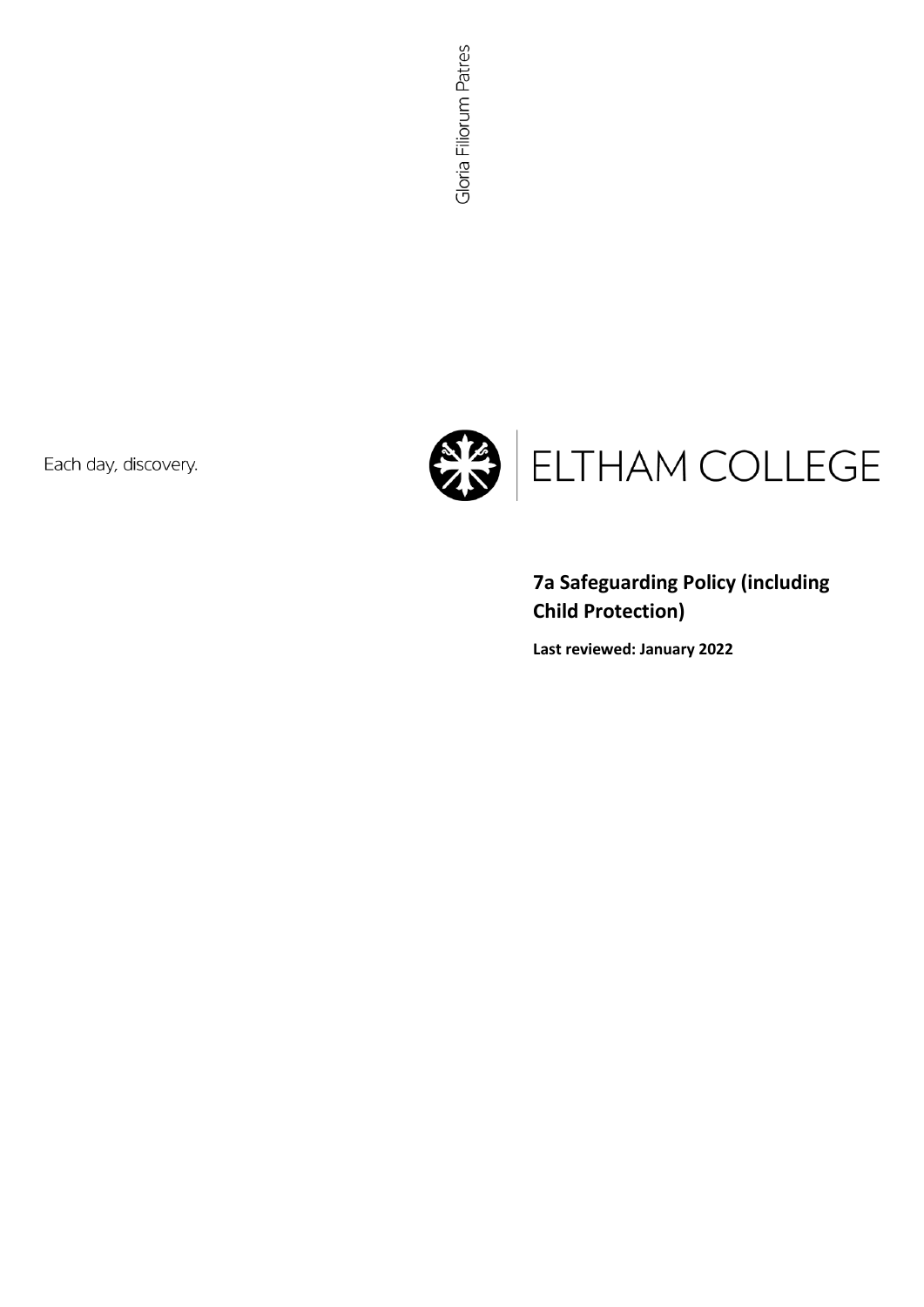

# **Version Control Information**

| <b>Reason For Amendment</b> | <b>Name</b>                                      | <b>Date</b>      | <b>Main changes</b>                                                                                                            |
|-----------------------------|--------------------------------------------------|------------------|--------------------------------------------------------------------------------------------------------------------------------|
| <b>Annual Review</b>        | Designated<br>Safeguarding<br>Lead               | August<br>2016   | Streamlining of information.<br>Revised to account changes to KSCIE<br>September 2016.<br>Formatting changes.                  |
| <b>Annual Review</b>        | Ann Massey<br>Designated<br>Safeguarding<br>Lead | August<br>2017   | Formatting changes, addition of<br>mechanisms to train staff, updating<br>of contact details                                   |
| Update                      | Ann Massey                                       | February<br>2018 | Removal of conditional tenses and<br>paragraph references to KCSIE 2016<br>added                                               |
| Annual review               | Ann Massey                                       | <b>July 2018</b> | Updated to reflect KCSIE 2018 and<br>Working Together to Safeguard<br>Children 2018                                            |
| Annual review               | Ann Massey                                       | August<br>2019   | Updated to reflect KCSIE 2019                                                                                                  |
| Annual review               | Ann Massey                                       | <b>July 2020</b> | Updated to reflect KCSIE 2020                                                                                                  |
| ISI advice                  | Ann Massey                                       | April 2021       | Updated to reflect KCSIE update Jan<br>2021 (Post EU Exit)                                                                     |
| Annual review               | Ann Massey                                       | August<br>2021   | Updated to reflect KCSIE 2021 and<br>Sexual violence and sexual<br>harassment between children in<br>schools and colleges 2021 |
| Update                      | Ann Massey                                       | January<br>2022  | Updated to reflect changes in<br>personnel                                                                                     |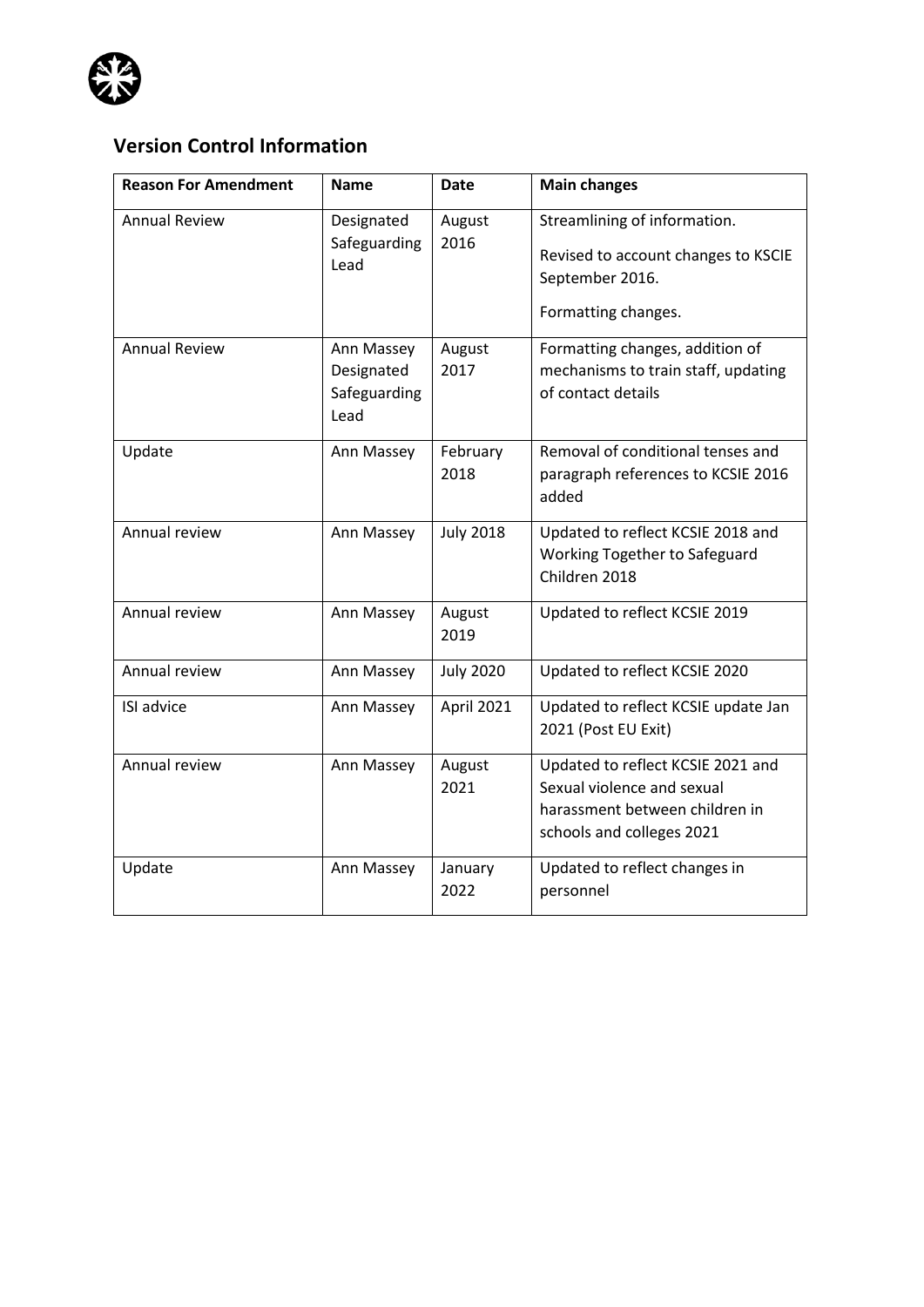

## **Other Related Documents**

- Keeping Children Safe in Education (KSCIE) (September 2021);
- Working Together to Safeguard Children July 2018
- Sexual Violence and Sexual harassment between children in schools and colleges, September 2021
- Online Bullying and Online Safety Policy;
- Staff Code of Conduct;
- Anti-Bullying Strategy.
- Recruitment Policy and Procedure
- Recruit teachers from overseas September 2020 (updated February 2021)
- Relationships and Sex Education (RSE) Policy
- Neutral Notification (Low level concerns) Policy
- Modern Slavery Statutory Guidance
- Mental Health and behaviour in schools 2018

## **1 Introduction**

This policy has been drawn up in accordance with advice from and reference to Bromley Safeguarding Children Partnership (BSCP). It draws upon duties conferred by: Independent School Standards Regulations (ISSRs, 2014); Keeping Children Safe in Education (KCSIE, 2021); Working Together to Safeguard Children (2018, updated December 2020), Prevent Duty Guidance for England and Wales (2015, updated April 2021) and Safeguarding children and young people (Charity Commission Policy Paper 2014); Education and Training (Welfare of Children) Act 2021.

Safeguarding is defined as the action that is taken to promote the welfare of children under our care and enable the best outcomes. This includes protecting children from maltreatment, preventing impairment of mental and physical health or development, and ensuring children grow in circumstances consistent with the provision of safe and effective care and taking action to enable all children to have the best outcomes. (KCSIE, Part 1, para 4). Eltham College gives primacy to its safeguarding responsibilities and works to create an environment where students, parents and staff feel able to raise concerns and staff feel supported in their safeguarding role. We do this by promoting the welfare, health (including mental and emotional health) and safety of our students and operating a child-centred approach: all actions consider what is in the best interest of the child. This includes upholding processes which seek to ensure the suitability of our staff (as outlined in our safer recruitment policy), regular training for all staff, and clear protocols for action, as set out below.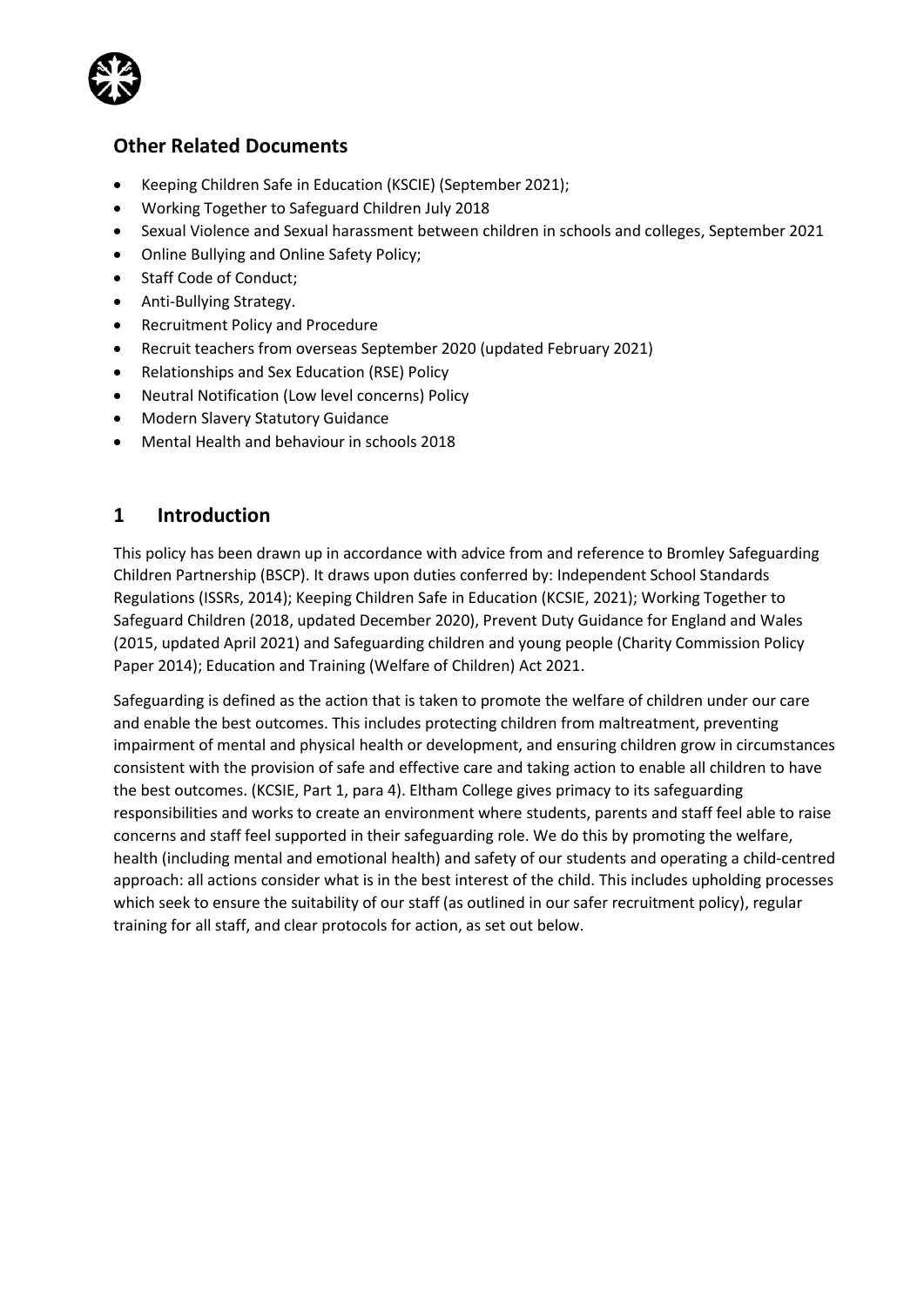

# **2 Responsibilities**

**Designated Safeguarding Lead (DSL):** Ann Massey (Deputy Head) amm@elthamcollege.org.uk 07919 664111

**Deputy Designated Safeguarding Lead:** Mr James Willatt (Assistant Head, Co-Curricular) jaw@eltham-college.org.uk 07743 799800

**Deputy Designated Safeguarding Lead:** Mr Freddie Meier (Assistant Head, Lower School) kfm@eltham-college.org.uk 07717 056755

**Deputy Designated Safeguarding Lead:** Mr Christian Devellerez (Head of Year 12) [cpd@eltham-college.org.uk](mailto:cpd@eltham-college.org.uk)

**Deputy Designated Safeguarding Lead**: Mrs Nicola Bilsby (Head of Wellbeing) njb@eltham-college.org.uk

**Junior School Designated Safeguarding Lead:** Mr Andrew Taylor (Deputy Head) ant@eltham-college.org.uk 0773 8280750

**Junior School Deputy Designated Safeguarding Lead:** Mrs Nicki Devon (Deputy Head) nrd@eltham-college.org.uk 07867 903921

**School governor with responsibility for safeguarding:** Mr Martin Fosten (contacted via Clerk to governors, David Hammond) dph@eltham-college.org.uk

Safeguarding and promoting the welfare of children is everyone's responsibility. The school trains all staff, regardless of their role, to be vigilant and watchful for, and aware of the signs of abuse and neglect. Staff are alert to changes in children's behaviour and will always speak to the DSL or Deputy DSL immediately if they have any safeguarding concerns about a student. Staff maintain an attitude of 'it could happen here'. The DSL or deputy can always be contacted in person, by phone or email as detailed above. We note the government's updated [Schools COVID-19 operational guidance](https://assets.publishing.service.gov.uk/government/uploads/system/uploads/attachment_data/file/1044890/Schools_guidance_January_2022_.pdf) and ensure that a DSL or DDSL is always available should the school be required to work online. Staff will not assume that someone else has reported the concern and will share information that might be critical in keeping children safe. All staff have a right to refer their concerns to social services or the police as outlined in this policy and in KCSIE 2021. The DSL or DDSL is likely to have a complete safeguarding picture and be the most appropriate person to advise on safeguarding concerns. In the very exceptional case that a DSL or DDSL is not available, this would not delay appropriate action being taken and staff would speak to a member of the senior leadership team and/or take advice from children's social care (KCSIE 2021, paragraph 59).

All staff are expected to abide by the School's Code of Conduct and maintain public trust in the teaching profession (Teachers' Standards, 2011 updated July 2021). Staff understand the systems which support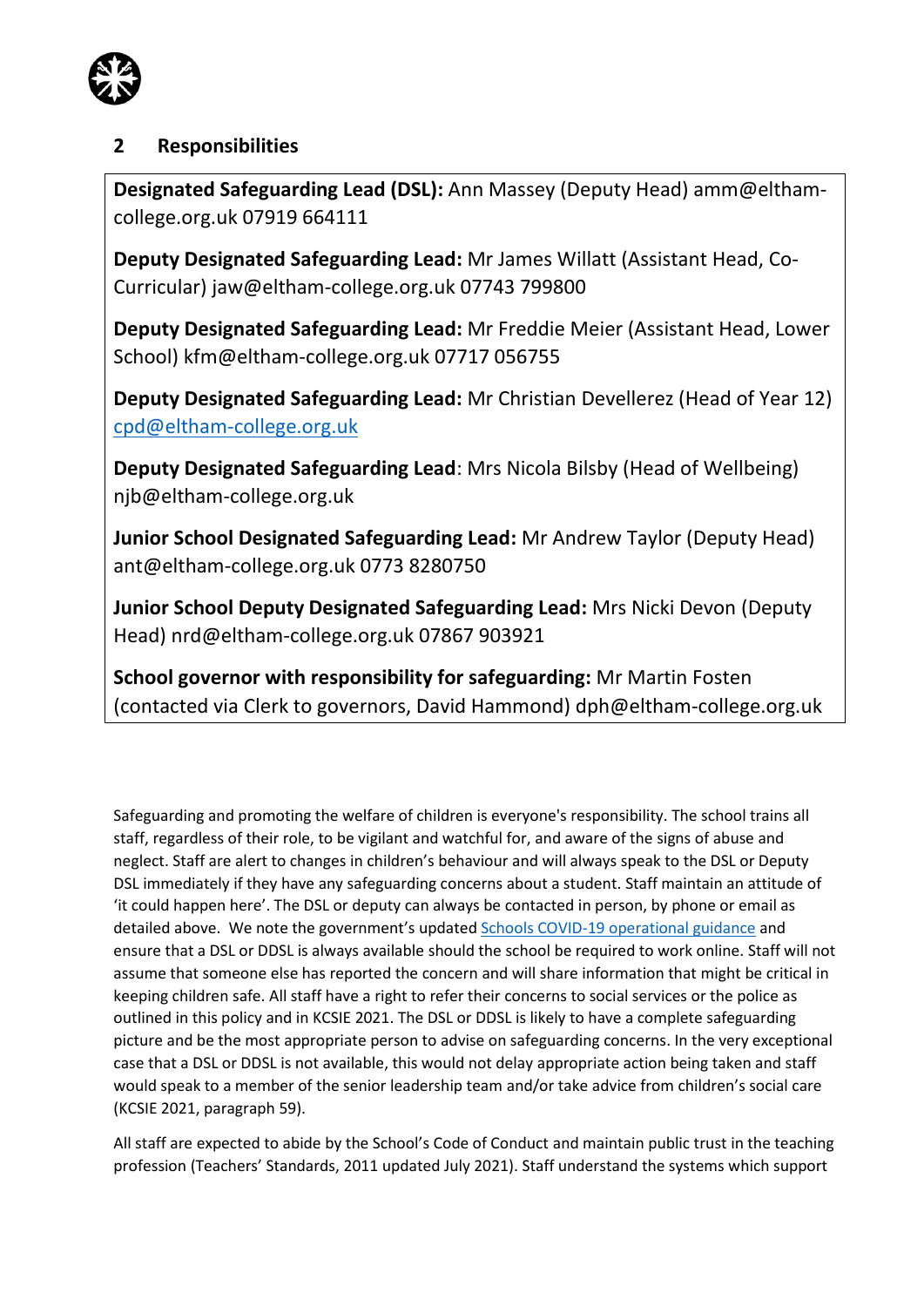

safeguarding as detailed in this policy, the Behaviour Policy, the staff code of conduct, the response to children who go missing from education and the role of the DSL

The DSL is the first point of contact for external agencies pursing Child Protection investigations and she co-ordinates the School's representation at conferences and Team Around the Child/Family (TAC/TAF) meetings. Where referrals are not made by the DSL, the DSL will be informed of the referral as soon as possible.

The School Governor with responsibility for safeguarding is Mr Martin Fosten. He can be contacted through the Clerk to Governors, Andy Butterworth: [anb@eltham-college.org.uk](mailto:anb@eltham-college.org.uk)

The Bromley Safeguarding Children Board was replaced on 1 September 2019 with the Bromley Safeguarding Children Partnership. Jim Gamble is the Independent Chairperson of the BSCP. The BSCP can be contacted on 020 8461 7816. The three safeguarding partners are:

- Metropolitan Police (South BCU), represented by the Borough commander
- Bromley Clinical Commissioning Group, represented by the Managing Director
- Bromley Council (Children's Services), represented by the Director of Children's Social Care

Bromley Multi-Agency Safeguarding Hub (MASH) can be contacted on 020 8461 7373/ 7379/7026 during office hours. The 'out of hours' emergency contact number for Bromley is 0300 303 8671. Kim Brown is the Senior Local Authority Education Welfare Officer and she can be contacted on 020 8313 4159. The Bromley Threshold of Need guidance is linked in the Appendices.

# **3 Recognising Signs and Forms of Abuse**

Abuse is a form of maltreatment of a child (KCSIE 2021, part 1, paragraph 26) by inflicting harm or failing to prevent harm. Abuse includes serious physical and sexual assaults, as well as cases where the standard of care does not adequately support the child's health or development. Staff are aware that abuse, neglect and safeguarding issues are rarely stand-alone events that can be covered by one definition or label. All staff understand that they have a responsibility to provide a safe environment in which children can learn and maintain an attitude of 'it could happen here'. Staff will always act in the best interests of the child.

Children may be abused or neglected through the infliction of harm, or through the failure to act to prevent harm. Abuse can occur in a family or an institutional or community setting. The perpetrator may or may not be known to the child. Children may be abused in a family or in an institutional or community setting by those known to them, or more rarely, by others (e.g. via the internet).

Staff understand the importance of contextual safeguarding. They are alert to the fact that safeguarding incidents or behaviours can be associated with factors outside of school and consider whether children are at risk of familial abuse. The Domestic Abuse Act 2021 recognises child as victims of domestic abuse in their own right if they see, hear or experience the effects of abuse. Staff also understand that children can be at risk of abuse or exploitation in situations outside their families. Staff are aware that children can be vulnerable to multiple harms, including but not limited to sexual exploitation, criminal exploitation and serious youth violence.

Working Together to Safeguard Children (2018) and KCSIE (2021) set out definitions and examples of the four broad categories of abuse. All staff are trained to recognise the forms and signs of abuse. These include: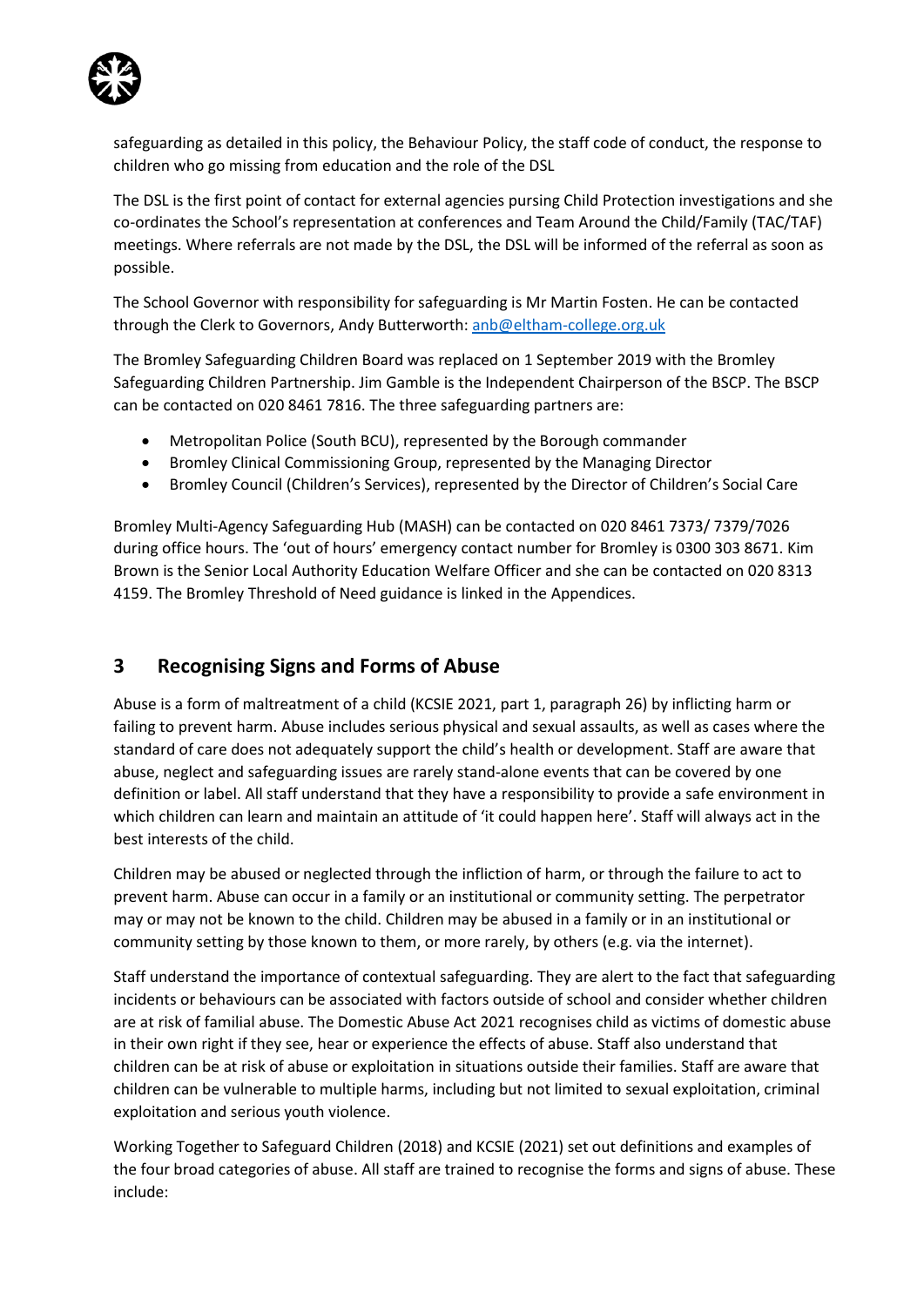

| Type of abuse                                                                                                                                                                                                                                                                                                                                                                                                                                                                    | <b>Risk indicators</b>                                                                                                                                                                                                                                                                                                                                                                                                                                                                                                                                                                                                                                                                                       |
|----------------------------------------------------------------------------------------------------------------------------------------------------------------------------------------------------------------------------------------------------------------------------------------------------------------------------------------------------------------------------------------------------------------------------------------------------------------------------------|--------------------------------------------------------------------------------------------------------------------------------------------------------------------------------------------------------------------------------------------------------------------------------------------------------------------------------------------------------------------------------------------------------------------------------------------------------------------------------------------------------------------------------------------------------------------------------------------------------------------------------------------------------------------------------------------------------------|
| <b>Physical abuse</b><br>Physical abuse, as defined in KCSIE, 2021, Part<br>1, paragraph 27 may take many forms e.g.<br>hitting, shaking, throwing, poisoning, burning<br>or scalding, drowning or suffocating a child.<br>It may also be caused when a parent or carer<br>feigns the symptoms of, or deliberately causes,<br>ill health to a child. This unusual and<br>potentially dangerous form of abuse is now<br>described as fabricated or induced illness in a<br>child. | NB these are not proof that abuse has taken<br>place, but are potential signs of abuse<br>Bruising that cannot be accounted for by<br>$\bullet$<br>participated in games, play or as a result<br>of a child's normal activity;<br>Finger/teeth marks;<br>Burns and scalds with clear outlines, or<br>of uniform depth over a large area, small<br>round burns or splash marks above a<br>main scald;<br>Spiral, chip or rib fractures or multiple<br>fractures;<br>Multiple injuries;<br>Aggression;<br>Usual behaviour, obsessive;<br>Jumpy, easily startled;<br>Regularly saying they feel unwell;<br>Vague or changing explanations for<br>injuries; accounts that are not<br>compatible with the injury; |
|                                                                                                                                                                                                                                                                                                                                                                                                                                                                                  | Delay in seeking treatment or failure to<br>attend medical appointments.                                                                                                                                                                                                                                                                                                                                                                                                                                                                                                                                                                                                                                     |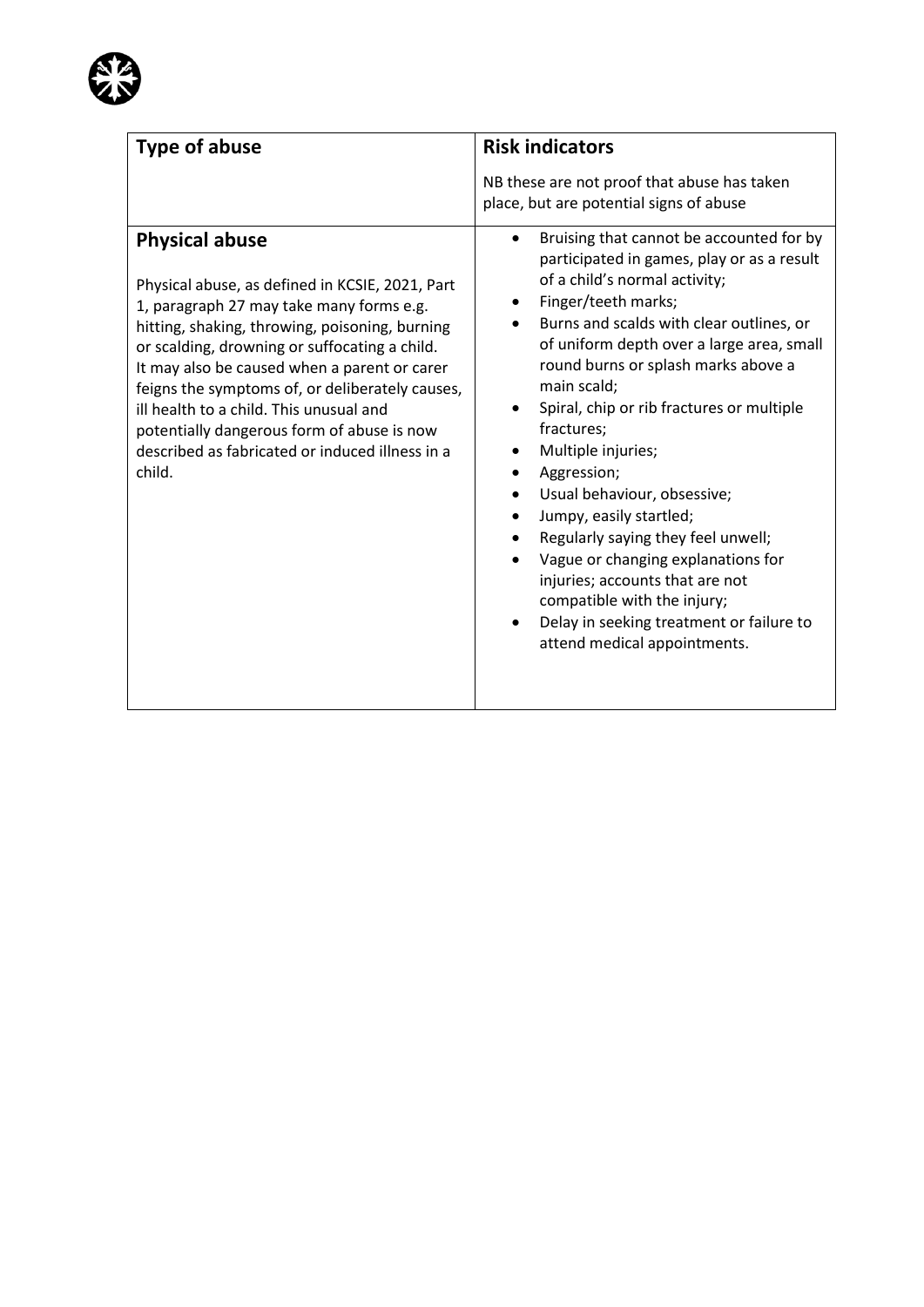## **Emotional abuse**

Emotional abuse, as defined in KCSIE, 2021 Part 1, paragraph 28, is the persistent emotional ill treatment of a child such as to cause severe and persistent effects on the child's emotional development, and may involve:

- Conveying to children that they are worthless or unloved, inadequate, or valued only insofar as they meet the needs of another person;
- **■** Imposing developmentally inappropriate expectations;
- Causing children to feel frightened or in danger - e.g. witnessing domestic violence;
- Exploitation or corruption of children.
- Some level of emotional abuse is involved in most types of ill treatment of children, though emotional abuse may occur alone.
- Development delay, either physically, emotionally or intellectually;
- Over-acting to mistakes;
- Sudden speech disorder;
- Fear of new situations;
- Lack of concentration;
- Wild imagination;
- Inappropriate emotional responses to stressful situations;
- Extremes of passivity or aggression;
- Drug or alcohol or solvent abuse;
- Eating disorders/self-harm;
- Compulsive stealing;
- Fear of parents being contacted;
- Suicidal thoughts;
- Stomach/headache;
- Seeking attention;
- Bullying;
- Truancy;
- Blaming themselves for family problems;
- Loner/withdrawn;
- No affection;
- Inability to form relationships or avoiding doing things with other children;
- Depression or anxiety;
- Disparity between attainment and inability;
- Behaving much younger than their age or behaving like an adult;
- Believing they are bad, evil or possessed.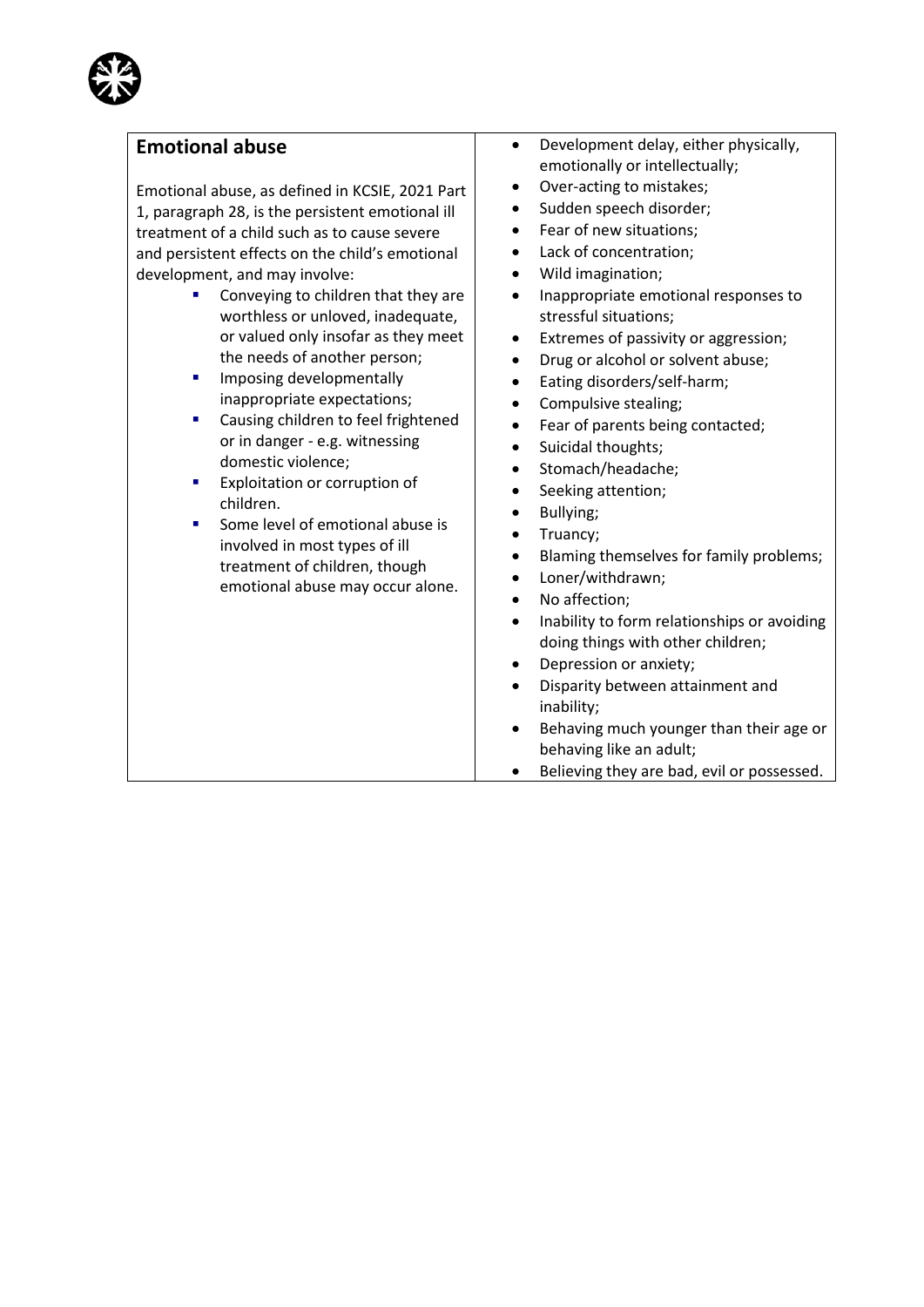

#### **Sexual abuse**

Sexual abuse, as defined in KCSIE, 2021, Part 1, paragraph 29 involves forcing or enticing a child or young person to take part in sexual activities, whether or not the child is aware of what is happening. This includes penetrative (for example rape or oral sex) and nonpenetrative acts (such as masturbation, kissing or rubbing)

It may also include non-contact activities, such as involving children in looking at, or in the production of pornographic materials, watching sexual activities or encouraging children to behave in sexually inappropriate ways.

- Sexually precocious behaviour or promiscuity;
- Sexualised drawings, writing, play;
- Sudden poor performance at school or regression;
- Poor concentration;
- Use of drugs and/alcohol;
- Poor self-esteem. Self-image;
- Stomach/headache;
- Suicidal or self-harm;
- Confusion of affection with sexual behaviour;
- Sexual abuse/sexual bullying of other children;
- Eating disorders or sleep disturbance;
- Being withdrawn or depressed;
- Fear of new situations;
- Unexplained sums of money or gifts;
- Associating with unknown adults or other sexually exploited children;
- Reduction in interaction with family and friends;
- Older boyfriend/girlfriend;
- Using sexual language that is beyond expected knowledge for age;
- Obsessed with sexual matters;
- Fearful of undressing;
- Failure to attend school;
- Going missing from home or regularly coming home late.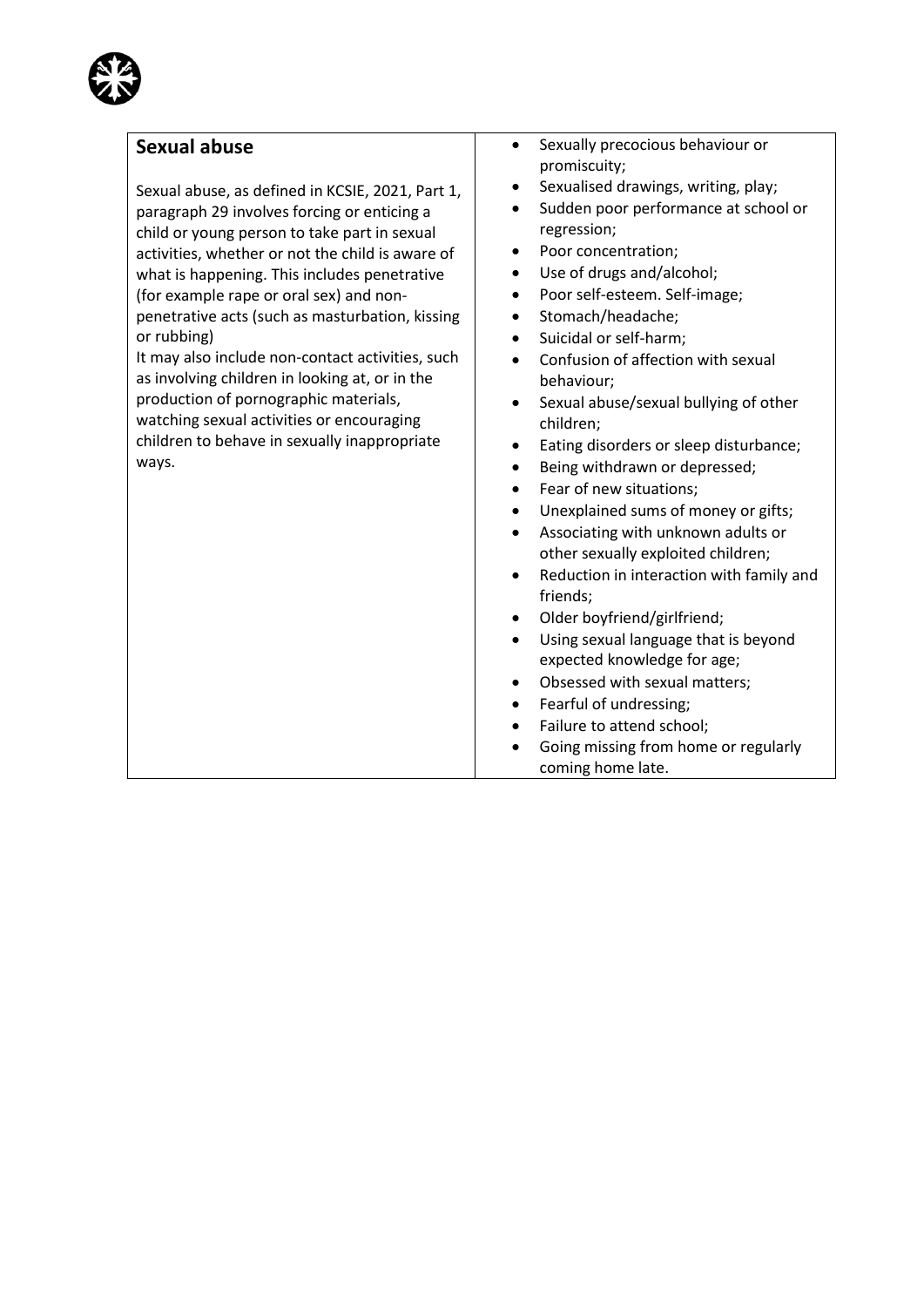| <b>Neglect</b><br>Neglect, as defined in KCSIE, 2021, Part 1<br>paragraph 30 involves the persistent failure to<br>meet a child's basic physical and/or<br>psychological needs, likely to result in the<br>serious impairment of the child's health and<br>development.<br>This may involve failure to provide adequate<br>food, shelter or clothing, failure to protect<br>from physical harm or danger or failure to<br>ensure access to appropriate medical care or<br>treatment. It may also include neglect of a<br>child's basic emotional needs. | Hunger/tired/underweight and small for<br>chronological age;<br>Delays in language and communication;<br>$\bullet$<br>Cold, mottled skin;<br>Dirty/smelly/unkempt/dry sparse hair;<br>٠<br>Inappropriate footwear/clothes;<br>Swollen limbs with sores which are slow<br>to heal;<br>Untreated medical problems;<br>Stealing, scrounging or scavenging -<br>$\bullet$<br>food, money, clothing;<br>Diarrhoea caused by tension, poor diet,<br>$\bullet$<br>poor hygiene;<br>Unresponsive relationships with adults;<br>$\bullet$<br>Lack of parental involvement;<br>$\bullet$<br>Maintaining a frozen position for<br>$\bullet$<br>unnaturally long time;<br>Destructive tendencies;<br>$\bullet$<br>Late to school/ attendance issues;<br>$\bullet$<br>Depressed/anxious/low self-esteem;<br>Attention seeking/withdrawn;<br>No peer relationship/lonely;<br>Running away. |
|---------------------------------------------------------------------------------------------------------------------------------------------------------------------------------------------------------------------------------------------------------------------------------------------------------------------------------------------------------------------------------------------------------------------------------------------------------------------------------------------------------------------------------------------------------|------------------------------------------------------------------------------------------------------------------------------------------------------------------------------------------------------------------------------------------------------------------------------------------------------------------------------------------------------------------------------------------------------------------------------------------------------------------------------------------------------------------------------------------------------------------------------------------------------------------------------------------------------------------------------------------------------------------------------------------------------------------------------------------------------------------------------------------------------------------------------|

The School recognises that it plays a significant part in the prevention of harm by providing students with clear lines of communication with trusted adults. To this end details of individuals that students and staff can contact are signposted across the school. An anonymous online reporting system, Whisper and a Suggestions Box are available to staff and students. The School also has due regard to other safeguarding risks, in particular:

# **Child abduction and community safety incidents**

Child abduction is the unauthorised removal or retention of a minor from a parent or anyone with legal responsibility for the child. Staff are aware that this can be committed by parents and family members, by people known but not related to the victim and by strangers.

Community safety incidents in the vicinity of the school can raise concerns amongst parents and children, for example people loitering nearby. Students are given practical advice about how to keep safe and this is repeated at regular intervals.

# **Children and the court system or with family members in prison**

Children are sometimes required to give evidence in criminal courts, either for crimes committed against them or for crimes they have witnessed. Families may need to make arrangements via the family courts for custody rights following separation. Staff are aware of the stress that these circumstances can generate for children and appropriate support is offered.

200,000 children in England and Wales have a parent sent to prison each year. Staff are aware that these children are at risk of poor outcomes and support is put into place to mitigate the effect of this.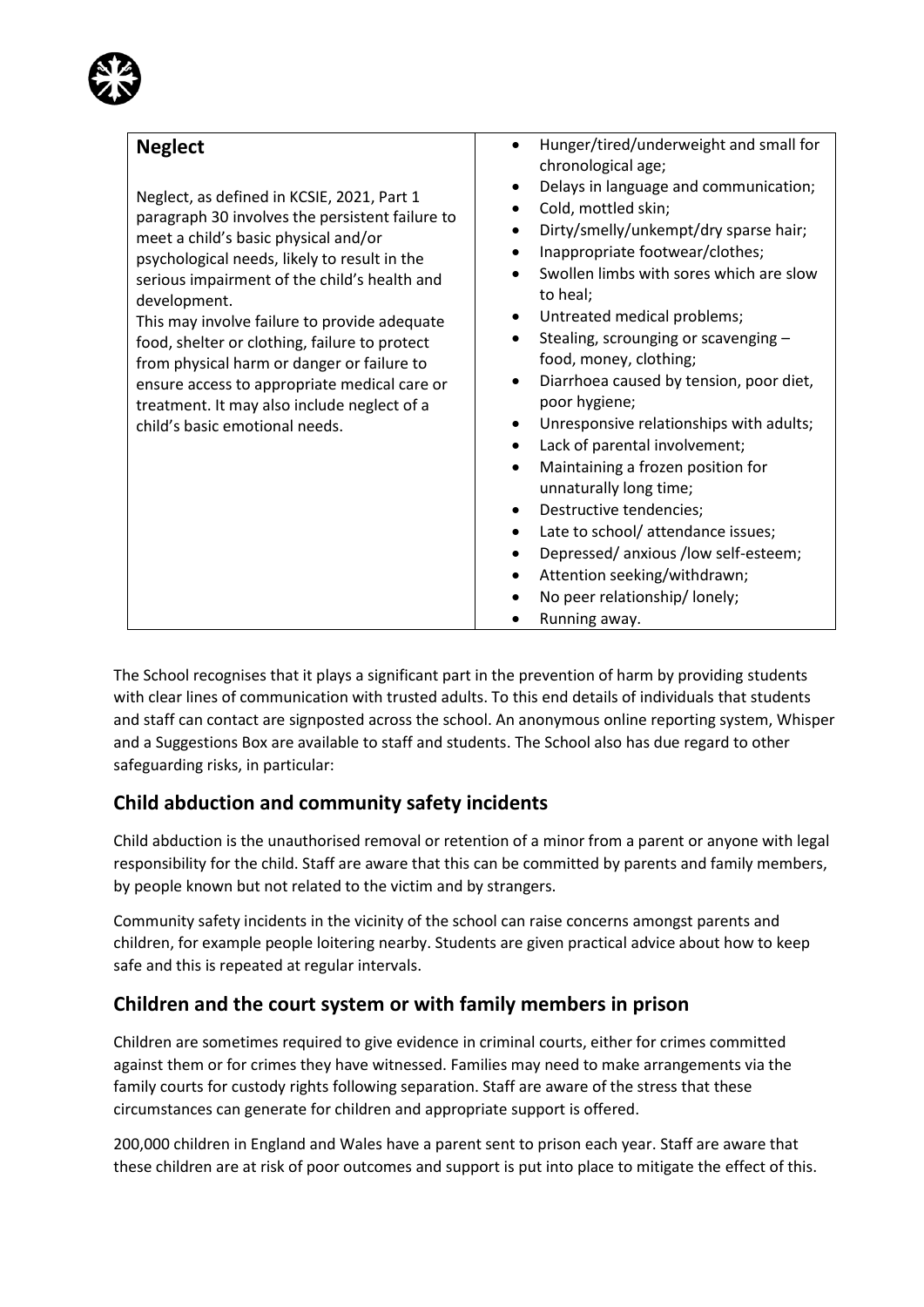

## **Children with SEN or Disabilities**

Additional barriers can exist when recognising abuse and neglect in this group of children. This can include: (a) assumptions that indicators of possible abuse such as behaviour, mood and injury relate to the child's disability without further exploration; (b) children with SEN and disabilities can be disproportionally impacted by things like bullying - without outwardly showing any signs; and (c) communication barriers and difficulties in overcoming these. Staff are aware that children with SEND are more prone to peer group isolation and the pastoral structure provides additional support for individuals as necessary.

# **Child Missing from Education**

A child going missing from education, particularly repeatedly, is a potential indicator of safeguarding concerns. These may include abuse and neglect, which may include sexual abuse or exploitation and child criminal exploitation or involvement in county lines and/ or gangs. It may indicate mental health problems, risk of substance abuse, risk of travelling to conflict zones, risk of FGM or forced marriage. Early intervention is a priority to identify the existence of any underlying safeguarding risk and to help prevent the risks of a child going missing in future.

Staff will alert the school office team and the Deputy Head immediately if a child is missing. In the absence of the Deputy Head, the Head of Section will be contacted and in the absence of both, the Nurse will be alerted and school procedures will be followed. All students are added to the admissions register on the entry into the school and registered at least twice daily (8:35am and 2:05pm). The Registrar's office will notify the relevant local authority of any student (of the compulsory school age) who leaves the school.

# **Child Sexual Exploitation**

Staff are aware that Child Sexual Exploitation and Child Criminal Exploitation both occur when an individual or group takes advantage of an imbalance in power to coerce, manipulate or deceive a child into sexual or criminal activity (KCSIE paragraph 32). Staff are alert to the key indicators of children being sexually exploited. These can include:

- Going missing for periods of time or regularly coming home late;
- Regularly missing school or education or not taking part in education;
- Appearing with unexplained gifts or new possessions;
- Associating with other young people involved in exploitation;
- Having an older boyfriend/girlfriend;
- Suffering from sexually transmitted infections;
- Mood swings or changes in emotional wellbeing;
- Drug and alcohol misuse; and
- Displaying inappropriate sexualised behaviour.

Staff are aware that many children and young people who are victims of sexual exploitation do not recognise themselves as such.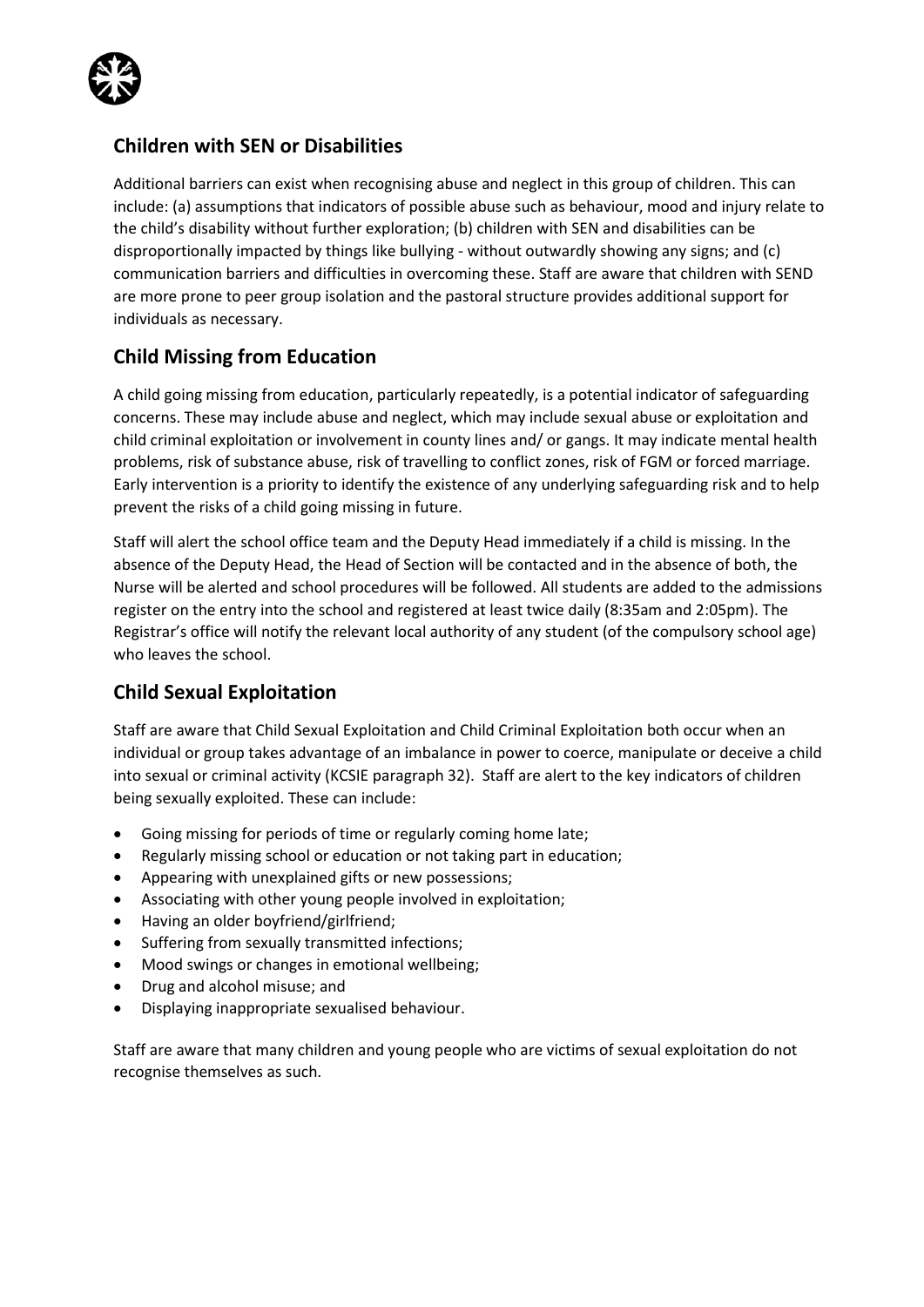

# **Child Criminal Exploitation, County Lines and Modern Slavery**

Staff are aware that county lines is a geographically widespread form of harm whereby drug networks and gangs exploit young people to carry drugs and money from urban to suburban and rural areas, market towns and seaside resorts. This can happen locally as well as across the UK. This can affect all types of children, can be exploitation even if it appears to be consensual and is typified by a power imbalance. Staff are aware that the experience of girls who are criminally exploited can be very different to that of boys. Both boys and girls who are criminally exploited may be at higher risk of sexual exploitation. Staff are alert to the fact that children are increasingly being targeted and recruited into county lines through social media and that the signs of involvement in county lines are similar to those of other forms of abuse. Any possible CCE case will be shared with the DSL or DDSL with a view to referring to appropriate agencies following the referral procedures.

Modern slavery encompasses human trafficking and slavery, servitude and forced or compulsory labour. Any possible case of Modern Slavery will be reported to the DSL or DDSL who will follow the procedures outlined in the Modern Slavery Statutory Guidance for referral to the National Referral Mechanism.

## **Domestic abuse and homelessness**

The Domestic Abuse Act 2021 introduced the first definition of domestic abuse and recognises the impact of domestic abuse on children, as victims in their own right, if they see, hear, or experience the effects of abuse. Staff are aware that exposure to domestic abuse can have a serious and long lasting emotional and psychological impact upon children. The School participates in Operation Encompass and the DSL takes appropriate steps to support young people who have been victims of domestic abuse. Young people can also experience domestic abuse within their own intimate relationships. This form of peer on peer abuse is referred to as teenage relationship abuse. Any concerns that staff have about domestic abuse are reported to the DSL or DDSL who will have a full safeguarding picture and refer to children's social care as appropriate. Domestic abuse can be an indicator that a child is at risk of homelessness. The DSL and DDSLs are alert to the risks that homelessness presents to a child and external support from Local Authority Housing and children's social care are simultaneously sought where appropriate.

## **Mental Health**

The school actively supports and promotes positive mental health. Its approach comprises of:

**Prevention**: creating an environment that is safe and calm and a culture in which positive mental health is valued. Students are taught resilience to help them manage the stress of life effectively. Parents are supported to ensure that their actions contribute positively to this.

**Identification**: staff and students are made aware of the signs that mental health can be deteriorating and are encouraged to speak openly about this and know where to seek support. Staff and students understand the importance of identifying problems early. Staff are aware that mental health problems can, in some cases, be an indicator that a child has suffered or is at risk of suffering abuse, neglect or exploitation. Staff are aware that adverse childhood experiences can affect behaviour and are trained to be alert to the signs of this and share their concerns. They understand that where children have suffered abuse and neglect, or other potentially traumatic adverse childhood experiences, this can have a lasting impact throughout childhood, adolescence, and adulthood.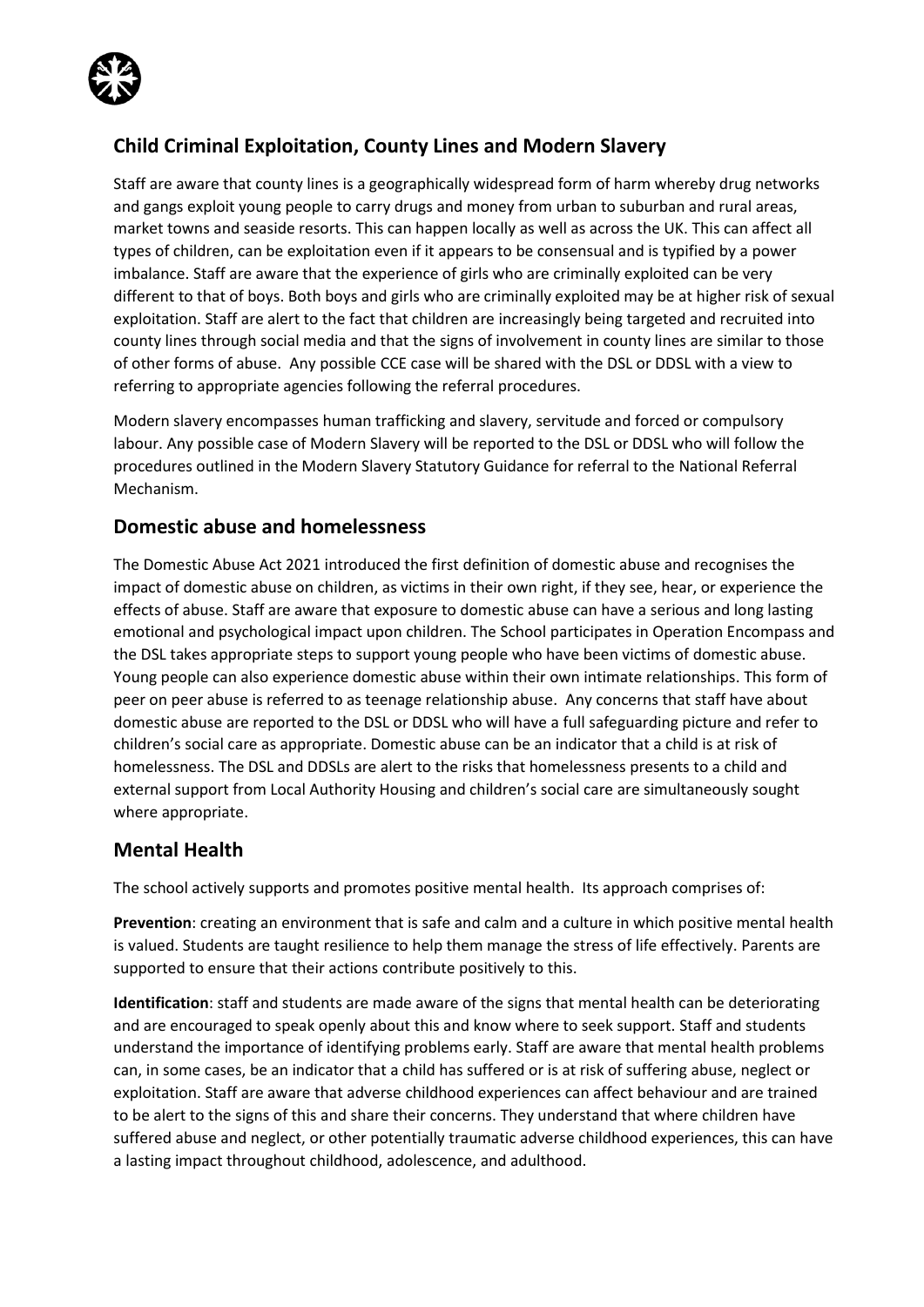

Staff understand that only an appropriately trained professional should attempt to make a diagnosis of a mental health problem, but they are well placed to observe children day to day and identify those children whose behaviour suggests that they might be experiencing or developing a mental health problem. If staff have a concern about a child's mental health that is also a safeguarding concern, they will speak immediately with the DSL or DDSL (KCSIE 2021, paragraph 45) and appropriate action will be taken by the DSL or DDSL. All other mental health concerns are logged onto CPOMS and closely monitored by the pastoral teams.

**Early help**: when mental health problems are identified, students are supporting in accessing appropriate interventions, including support from specialists at school. Students can contact the school counsellor directly by email or during the lunchtime drop in at the Foxbury Centre. Parents can request a referral to the counsellor by emailing the Head of Year or school nurse. The impact of these interventions are closely monitored by the pastoral and safeguarding teams. Where a mental health problem could be considered to amount to a disability, the DSL or DDSL will ensure that reasonable adjustments are made that meet the individual's needs. The DSL and DDSLs work closely with specialists to ensure that cases are escalated externally where appropriate.

**Access to external specialist support**: referring to and working effectively with external agencies to provide swift access to specialist treatment and monitoring the impact of interventions.

# **Female Genital Mutilation (FGM) and Honour Based Violence**

Information and advice can be found at: [http://www.gov.uk/goverment/publications/female-genital](http://www.gov.uk/goverment/publications/female-genital-mutilation-guidelines)[mutilation-guidelines](http://www.gov.uk/goverment/publications/female-genital-mutilation-guidelines)

FGM is illegal in the UK and is a form of violence against women and girls. Staff are alert to the possibility of a girl or woman being at risk of FGM, or having already undergone FGM. There are a range of potential indicators that a child or young person may be at risk of FGM, which individually may not indicate risk but if there are two or more indicators present this could signal a risk to the child or young person. Victims of FGM are likely to come from a community that is known to practise FGM. There is a *mandatory reporting duty for teachers to report to the police cases where they discover that an act of FGM appears to have been carried out on a girl under 18.* 

Forced marriage is illegal and will be reported to the police.

Honour based violence is a violent crime or incident which may have been committed to protect or defend the honour of the family or community. All forms of HBV are abuse and will be handled and escalated as such.

If staff have a concern they will (in discussion with the DSL) instigate local safeguarding procedures, using existing national and local protocols for multi-agency liaison with police and children's social care. More detail can be found in the document Mandatory Reporting of Female Genital Mutilation – procedural information:

[https://www.gov.uk/government/uploads/system/uploads/attachment\\_data/file/573782/FGM\\_Manda](https://www.gov.uk/government/uploads/system/uploads/attachment_data/file/573782/FGM_Mandatory_Reporting_-_procedural_information_nov16_FINAL.pdf) tory\_Reporting - procedural\_information\_nov16\_FINAL.pdf

#### **Peer on Peer Abuse**

The School has a strong commitment to its Anti-bullying (peer on peer abuse) Strategy and will consider all coercive acts and peer on peer abuse from a safeguarding perspective. All staff are alert to the risk of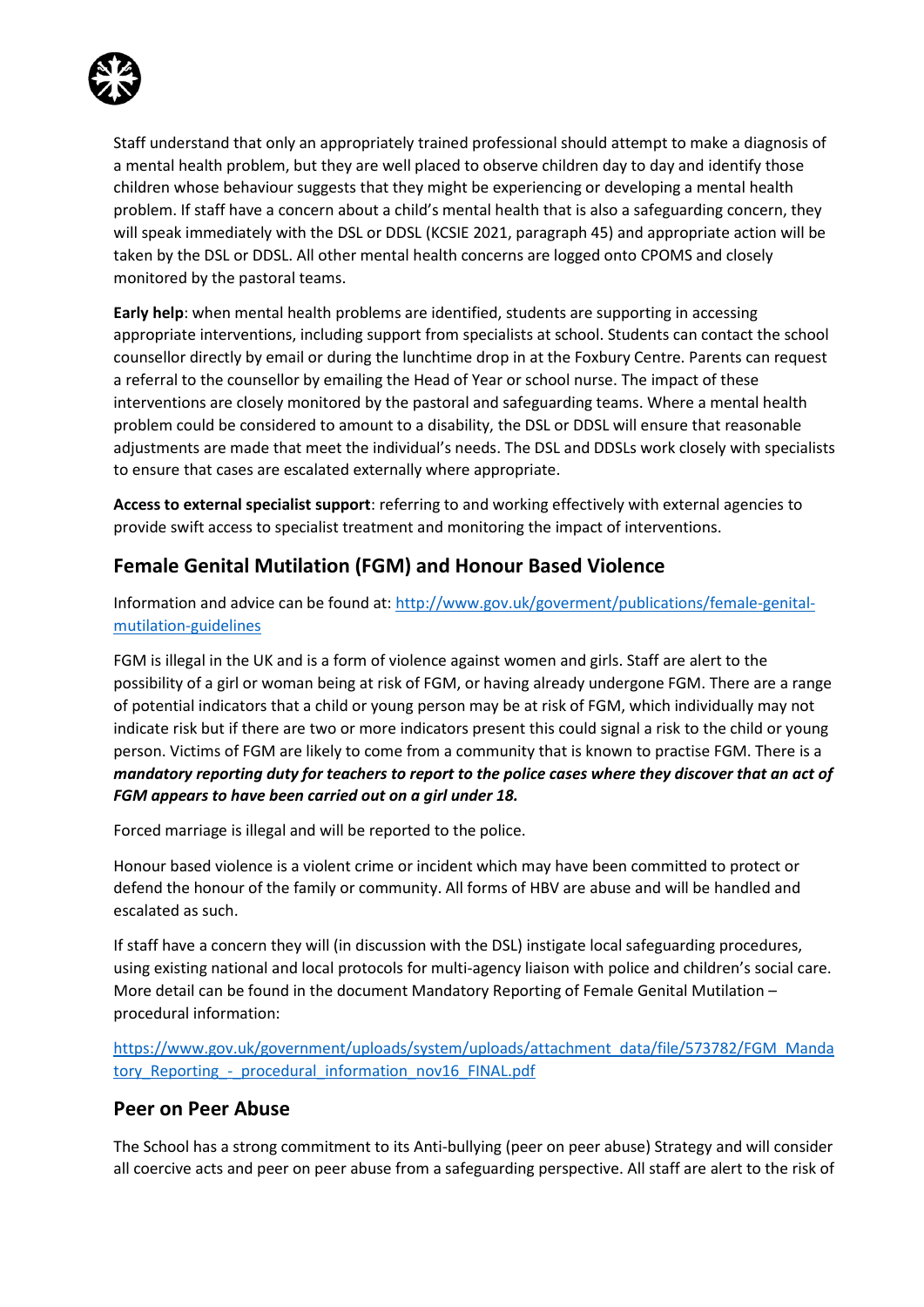

peer on peer abuse (including online) and understand their role in preventing, identifying and responding to it. It can take many forms including, but not limited to:

- Bullying
- Physical abuse
- Verbal abuse
- Online bullying, including the sending of nudes (youth produced sexual images)
- Relationship abuse, including domestic abuse and abuse in intimate personal relationships between peers
- Sexual violence
- Sexual harassment such as sexual comments, remarks, jokes and online sexual harassment which may be stand alone or may be part of a broader pattern of abuse
- Upskirting (taking a picture under a person's clothing without their knowledge with the intention of viewing their genitals or buttocks to obtain sexual gratification, causing the victim humiliation, distress or alarm)
- Child sexual exploitation
- Initation/ hazing type violence and rituals

All peer on peer abuse is unacceptable and will be taken seriously. We do not tolerate this or pass it off as 'banter', 'just having a laugh' or 'part of growing up'. All behaviour incidents are logged centrally onto CPOMS. This can help to identify behavioural trends that may be emerging across a cohort of students, at a particular time of day or location, including online. The DSL is alerted to all reports of peer on peer abuse. In the event of a disclosure about peer on peer abuse, all children involved, whether perpetrator or victim, are treated as being 'at risk'. Clear reporting systems are in place for students to report peer on peer abuse, including an anonymous, online reporting system, Whisper, a Suggestions Box and signposting to a range of adults that students can talk to. Students are regularly reminded about these reporting systems.

Allegations of peer on peer abuse will be investigated in accordance with the Anti-bullying (peer on peer abuse) strategy. CPOMS is used to record actions and outcomes. The DSL closely monitors this. Staff are aware that peer on peer abuse is often gendered with girls more likely to be the victims and boys more likely to be the perpetrators, but all genders are affected. Students with SEND are more prone to peer group isolation than other children and staff are vigilant for this and offer support accordingly. Such abuse rarely operates in isolation and can be indicators of other safeguarding issues. All incidents of peer upon peer abuse will be dealt with in a safeguarding context. Where there is cause to suspect that a child is suffering, or is likely to suffer, significant harm, a bullying incident will be addressed as a child protection concern under the Children Act 1989. The DSL or DDSL will have the full safeguarding picture and will take the necessary steps to refer to children's social services and other external agencies, if appropriate.

We recognise that some pupils will sometimes negatively affect the learning and wellbeing of other pupils and their behaviour will be dealt with under the school's behaviour policy. As a school, we will minimise the risk of allegations against other students by providing a developmentally appropriate Well-being curriculum and through other forums in school such as chapel, whole school, section and house assemblies. The curriculum and these additional mechanisms develop students' understanding of acceptable behaviour and keeping themselves safe (including online). Clear systems are in place for all students to raise concerns with staff, knowing that they will be listened to, believed and valued. Staff engage in targeted work and support for students identified as being a potential risk to other students.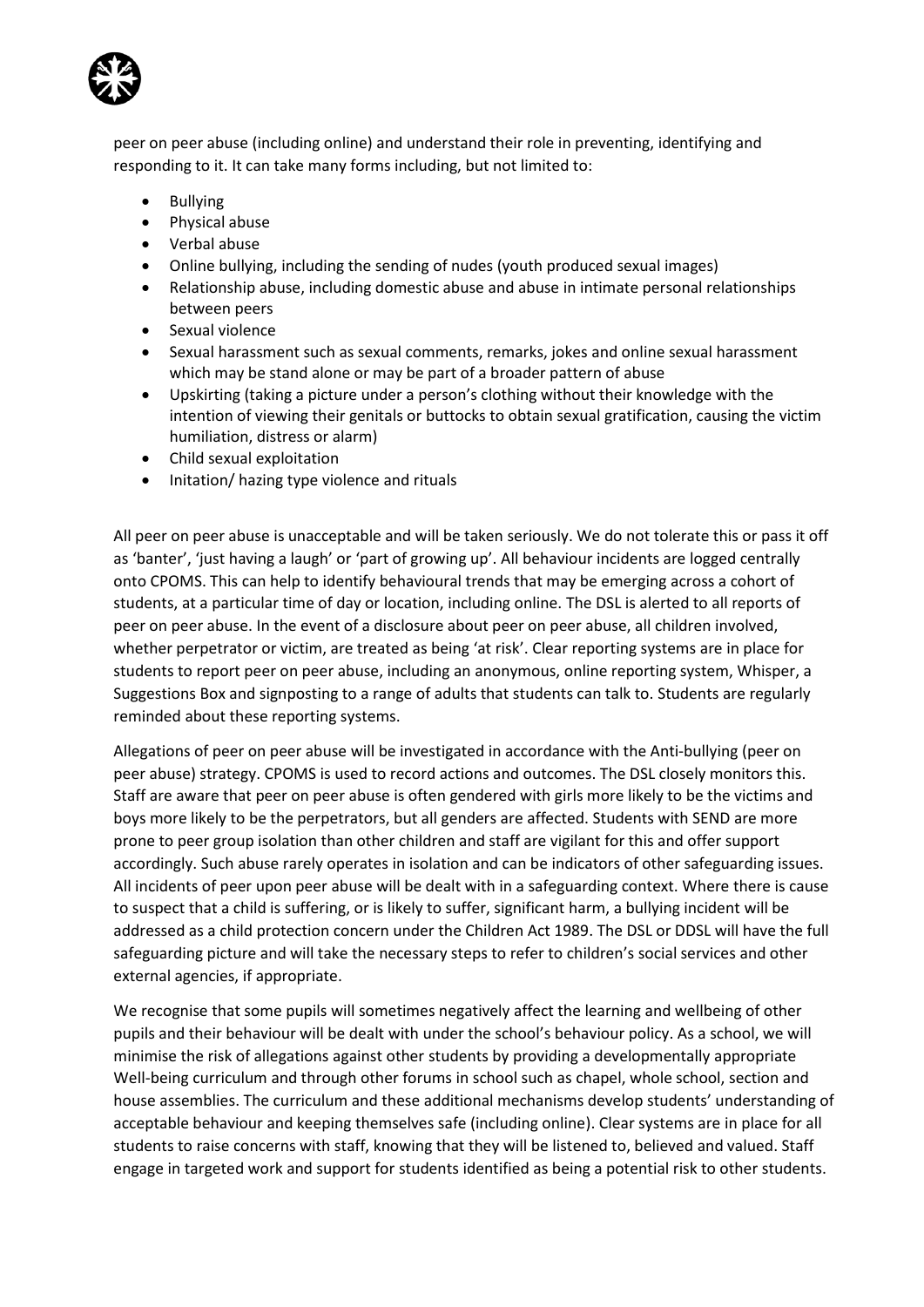

We will always ascertain the views and feelings of all children. We acknowledge that children who are affected by abuse or neglect may demonstrate their distress through their words, actions, behaviour, demeanour, school work or other children. In all cases, we have a responsibility to ensure that we support children who are bullied and make appropriate provision for their needs. The nature and level of support will depend on the individual circumstances and the level of need. Theses can include a quiet word from a teacher who knows the child well, asking the pastoral team to provide support, providing formal counselling, engaging with parents, referring to local authority children's services, completing a CAF (common assessment framework) or referring to Child and Adolescent Mental Health (CAMHS) services or the school counsellor. It is also important to consider the motivations behind bullying behaviour and whether it reveals any concerns for the safety of the perpetrator. When this is the case the children engaging in bullying may need support themselves. Low-level disruption and the use of offensive language can have a significant impact on its target. Early intervention can help to set clear expectations of the behaviour that is and is not acceptable and help stop negative behaviours escalating. This is also true of the use of language which is detrimental to groups such as those with SEND, race, religion, disability, nationality or LGBTQ.

#### **Bullying which occurs outside the school premises**

School staff members have the power to discipline students for misbehaving outside the school premises. Sections 90 and 91 of the Education and Inspections Act 2006 state that a school's disciplinary powers can be used to address pupils' conduct when they are not on school premises and are not under the lawful control or charge of a member of school staff, but only if it would be reasonable for the school to regulate students' behaviour in those circumstances. This may include bullying incidents occurring anywhere off the school premises, such as on school or public transport, outside the local shops, or in a town or village centre. Where bullying outside school is reported to school staff, it will be investigated and acted on. The Head will also consider whether it is appropriate to notify the police or the Bromley Safer Schools Officer of the action taken against a student. If the misbehaviour could be criminal or poses a serious threat to a member of the public, the police will always be informed. While school staff members have the power to discipline students for bullying that occurs outside school, they can only impose the disciplinary sanction and implement that sanction on the school premises or when the pupil is under the lawful control of school staff, for instance on a school trip. However, our main aim is not to start our response to bullying at the point at which a child has been bullied. We endeavour to address issues between students which may provoke conflict in the first instance as detailed above and, through involving the entire school community including parents with whom we communicate about such issues through parent seminars and online and regular updates. Our Prefects and Anti-bullying ambassadors are also trained in recognising the signs of safeguarding issues, including recognising the signs of bullying, and know to pass on any concerns to senior staff. They are a great source of support and early intervention.

## **Child on Child Sexual Violence and Sexual Harassment**

**Sexual harassment** defined as 'unwanted conduct of a sexual nature' (Sexual violence and sexual harassment between children in schools and colleges', 2021, paragraph 15). It is likely to violate a child's dignity, make them feel degraded or humiliated. It can include behaviours such as telling sexual stories, making lewd comments or sexual remarks, or physical acts such as bra strap pulling, lifting up skirts, grabbing bottoms, genitalia or breasts. (When interpreting whether this behaviour crosses the line into sexual violence, the DSL will consider the experience of the victim). Sexual harassment can also take place online and may include the non-consensual sharing of sexual images and videos, unwanted sexual comments and messages and sexual coercion and threats.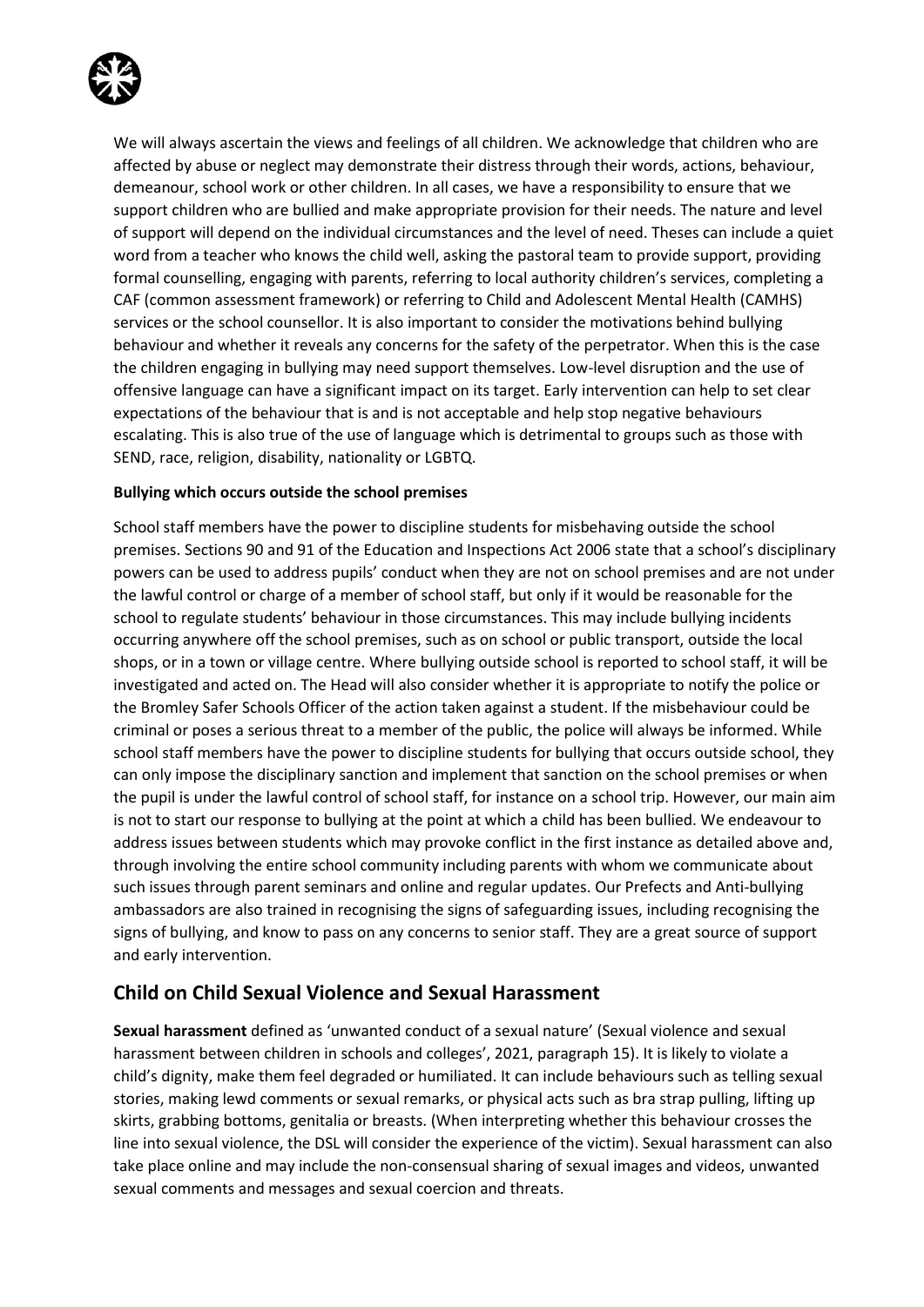

**Sexual violence** refers to sexual offences under the Sexual Offences Act 2003 and includes rape, assault by penetration and sexual assault as detailed in 'Sexual violence and sexual harassment between children in schools and colleges' (2021, paragraph 14). A child under the age of 13 can never consent to any sexual activity. The age of consent is 16. Sexual intercourse without consent is rape.

Children's sexual behaviour exists on a wide continuum. Addressing harmful sexual behaviour can be an important intervention that helps prevent problematic, abusive and/or violent behaviour in the future. Harmful sexual behaviour can occur online and/or face to face and can also occur simultaneously between the two. Harmful sexual behaviour is considered in a child protection context. A range of reporting mechanisms are available for students to report their concerns about harmful sexual behaviour, including anonymous online reporting and clear signposting to a range of individuals who can offer support. However, staff recognise that the absence of reported concerns does not mean that harmful sexual behaviour is not happening and are always vigilant for indicators of this.

Sexual violence and sexual harassment can occur between two children of any age and sex. It can also occur through a group of children sexually assaulting or sexually harassing a single child or group of children.

Any report of sexual violence or harassment will be taken seriously. Victims will be reassured that this is the case and that they will be supported and kept safe. Staff maintain an attitude of 'it could happen here' and all concerns, including those outside of school are responded to. Staff are aware that it is more likely that girls will be the victims of sexual harassment and violence and boys will be the perpetrators. In the event of a report of sexual violence or harassment (online or offline), all victims are reassured that they are being taken seriously, that they are being supported and kept safe. No promise of confidentiality will be made. The person to whom the child discloses will recognise that the child has placed them in a position of trust and will listen carefully in a non-judgemental fashion, reflect back and use the child's language, will be clear about boundaries, will not ask leading questions and explain that they will pass this information onto the DSL. A written account of the disclosure will be recorded on CPOMS. This will record the facts as the child presents them. The DSL will make an immediate risk assessment, considering how best to support and protect the victim and the alleged perpetrator and all other children, and respond according to the steps outlined in Part 5 KCSIE and detailed in the guidance paper 'Sexual violence and sexual harassment between children in schools and colleges' (2021).

Risk assessments will be recorded and kept under review on a case-by-case basis and the DSL will consider:

- The wishes of the victim in terms of how they want to proceed
- The nature of the alleged incident
- The ages of the children involved
- The development stages of the children involved
- Any power imbalance between the children
- Is the incident a one-off, or a sustained pattern of abuse
- Are there ongoing risks to the victim, other children, school or college staff
- Contextual safeguarding issues

In line with KCSIE 2021, reports will be

- 1. Managed internally
- 2. Managed with Early Help
- 3. Referred to children's social care
- 4. Reported to the police in parallel to children's social care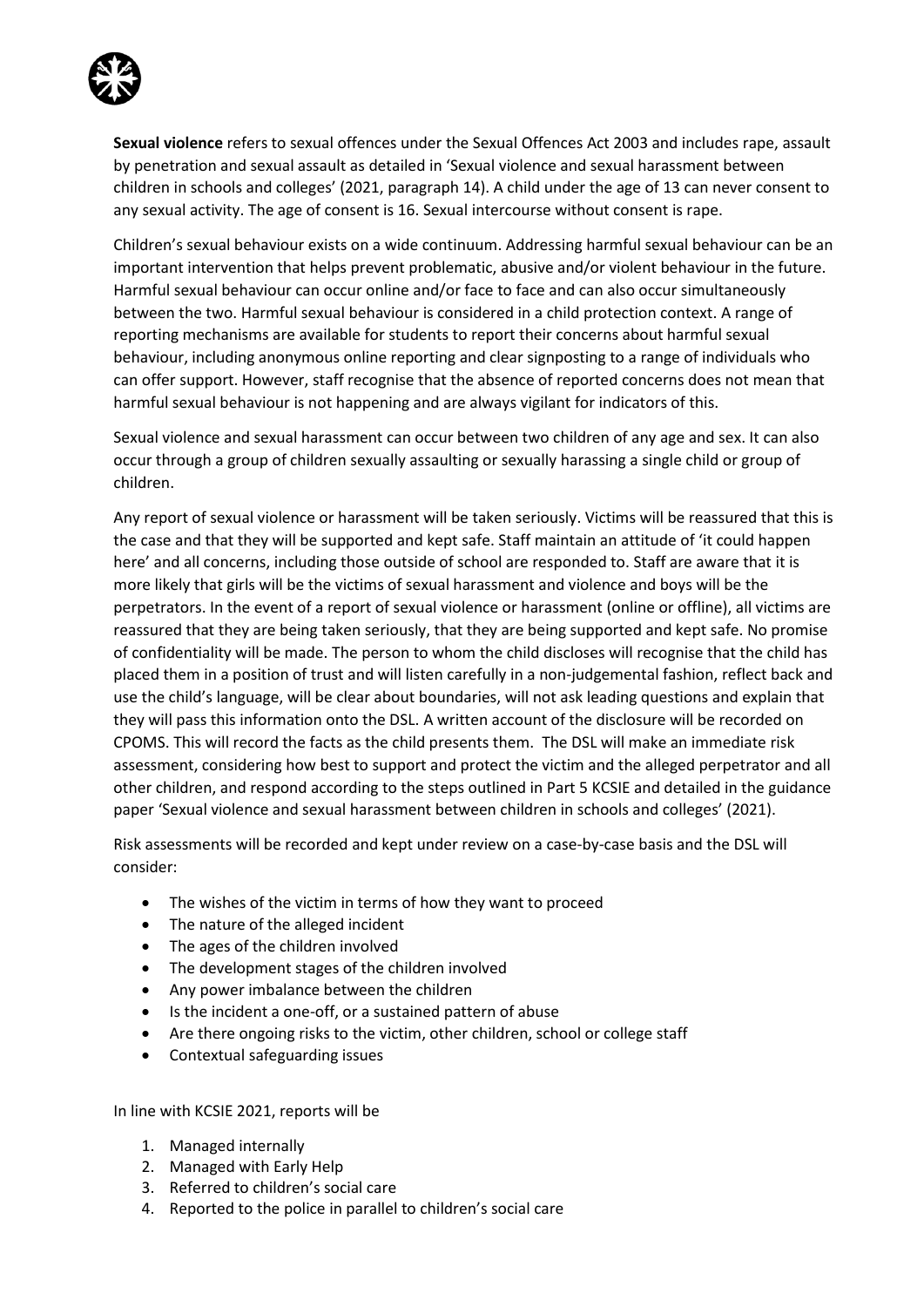

The DSL will take responsibility to ensure that the ongoing response to the victim and the alleged perpetrator will be in accordance with KCSIE 2021 and Sexual violence and sexual harassment between children in schools and colleges (2021). Immediate consideration will be given as to how best to support and protect the victim and alleged perpetrator(s) (and any other children involved or impacted). In the event of a report of rape or assault by penetration, whilst the DSL is liaising with the police and social care, the alleged perpetrator(s) will be removed from any classes they share with the victim and consideration will be given as to how they can be kept apart on the premises and on transport to and from school if applicable. These actions are in the best interests of all involved and will not be perceived to be a judgement on the guilt of the alleged perpetrators. For other reports of sexual violence and sexual harassment, the proximity of the victim and alleged perpetrator will be considered by the DSL whose actions will be determined on a case-by-case basis, considering the wishes of the victim, the nature of the allegations and the protection of all children in the school. It may be appropriate to take disciplinary action against the alleged perpetrator(s) alongside providing appropriate support. The disciplinary response will be proportionate and decided on a case-by-case basis in consultation with the Headmaster and in accordance with the guidance 'Sexual violence and sexual harassment between children in schools and colleges' (2021).

# **Online Safety and sharing of nudes (consensual and non-consensual)**

Children are at risk of abuse online and can also abuse their peers online. Staff understand that for children there is no separation between their online and offline life. All staff are aware of the breadth of risks posed by technology for student safeguarding and wellbeing:

- 1. Content the risk of being exposed to illegal, inappropriate or harmful material
- 2. Contact the risk of being subjected to harmful online interaction with other users
- 3. Conduct the risk that personal online behaviour increases the likelihood or causes harm.
- 4. Commerce risks such as online gambling, inappropriate advertising or phishing.

The School adopts a holistic approach to educating students about the potential dangers of the internet and balancing this with the benefits it can offer. Appropriate filtering and monitoring of behaviours is used and there is a clear policy regarding the use of mobile phones. Other relevant policies include the Behaviour Policy, the Anti-Bullying (peer on peer abuse) Policy and Online Safety Policy.

Clear procedures are in place for dealing with cases of sharing nudes and students are taught that this is unacceptable, illegal (and when non-consensual abusive) through forums such as form time discussions, the Wellbeing programme and assemblies. Advice from the UKCCIS in responding to the sharing of nudes is followed.

**Cybercrime** is criminal activity using computers and/or the internet. Children with particular skills and interest in computing and technology may inadvertently or deliberately stray into cybercrime. If there are concerns about this, the DSL will consider a referral into the Cyber Choices programme.

# **The Prevent Duty**

*'Radicalisation' refers to the process by which a person comes to support terrorism and forms of extremism.*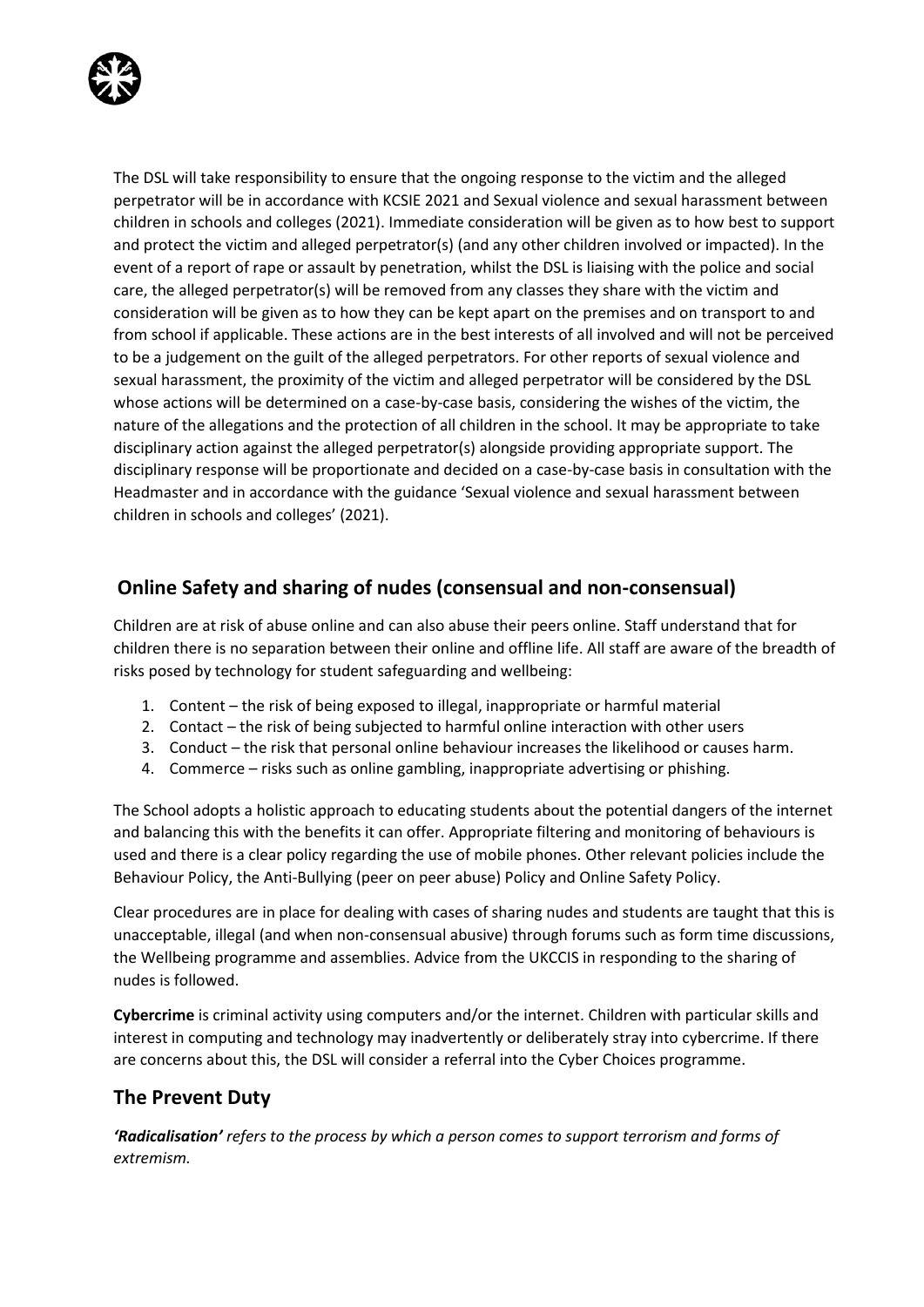

*'Extremism' is defined as vocal or active opposition of fundamental British Values, including democracy, the rule of law, individual liberty and mutual respect and tolerance of different faiths and beliefs. We also include in our definition of extremist, calls for the death of members of our armed forces, whether in this country or overseas*.

All staff are trained to understand their duty under Prevent to be aware of the risk of children being drawn into terrorism, and to challenge extremist ideas. Staff are watchful for any student showing signs of radicalisation or extremism including:

- Changes in behaviour;
- Possessions of extremist material;
- Expression of extremist views;
- Unhealthy level of fixation or obsession with religious or political views/issues;
- Socialising with people known to have extremist views.

Staff who notice these signs or have any related concerns will inform the DSL. This is in keeping with professional responsibility for the child's welfare and legal requirements set out in the Counter-Terrorism & Security Act 2015. The Designated Safeguarding Lead will share concerns with the local Prevent team, who will support the school, either by escalating the matter or providing guidance. This may include making a referral to the Channel programme, where the student's engagement is entirely voluntary at all stages.

When accessing the internet at school appropriate filters are in place to keep children safe from terrorist and extremist material. The School actively promotes British values through its Well-being programme, form time discussions and assemblies.

The DfE has a dedicated telephone helpline and mailbox for non-emergency advice for staff and governors: 020 7340 7264 and email counter.extremism@education.gov.uk

# **4 Procedure for Staff Dealing with Concerns about Children**

All staff are alert to identifying children who would benefit from **early help**. Early help means providing support as soon as a problem emerges, at any point in a child's life, from the foundation years through to the teenage years. Providing early help is more effective in promoting the welfare of children than reacting later. Early help can also prevent further problems arising, for example, if it is provided as part of a support plan where a child has returned home to their family from care.

Any child may benefit from early help. All staff are particularly alert to the potential need for early help for a child who:

- is disabled and has specific additional needs;
- has special educational needs;
- is a young carer;
- is frequently missing/goes missing from care or home
- is misusing drugs or alcohol
- is in a family circumstance presenting challenges for the child, such as substance abuse, adult mental health problems or domestic abuse;
- has returned home to their family from care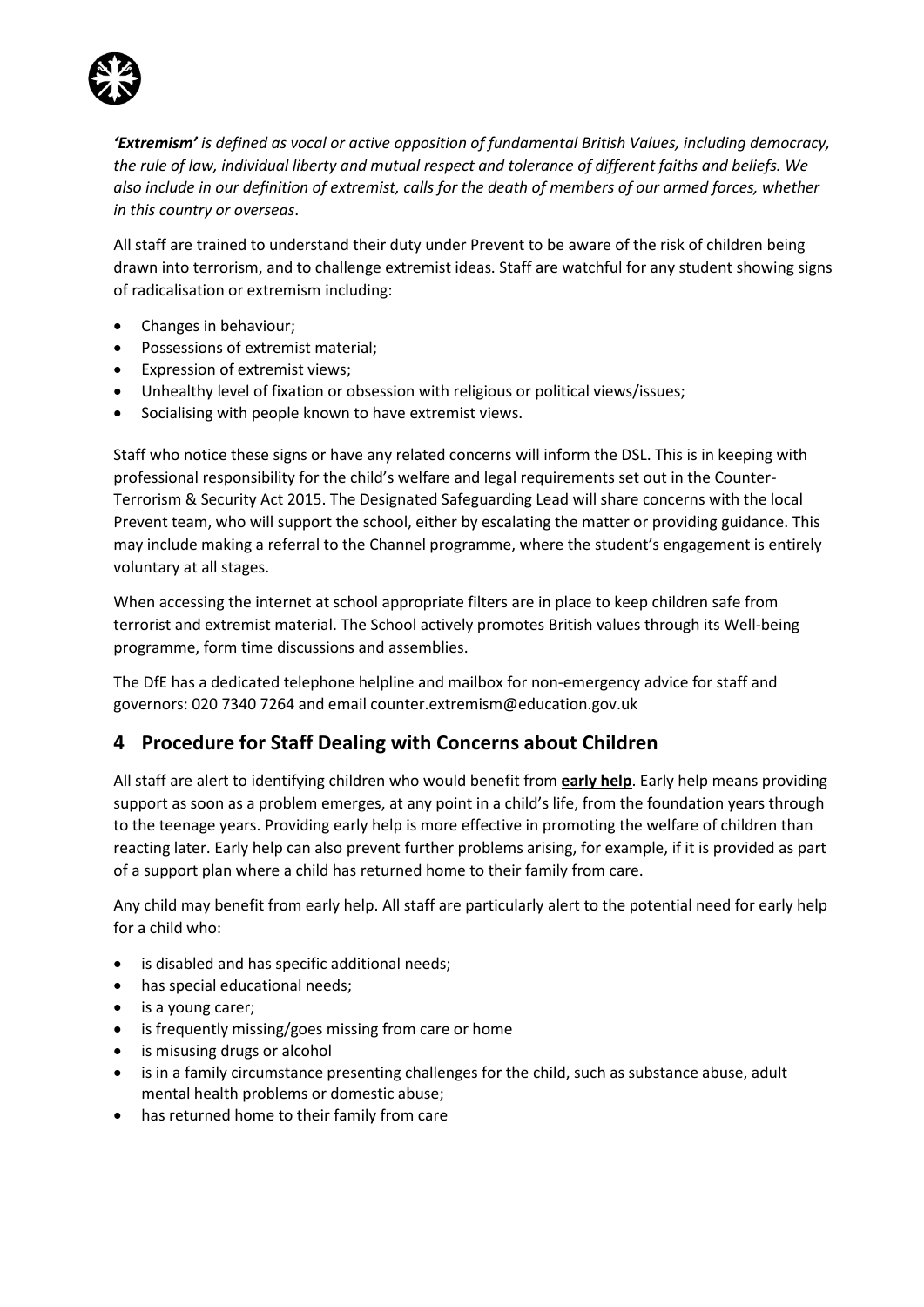

# **5 Action if Concern is Raised about a Child**

If a member of staff has any concerns about a child s/he will discuss these with the DSL or Deputy DSL immediately. The DSL or a Deputy will always be available and staff can use the mobile phone numbers provided if the DSL is not physically on site. The DSL (or Deputy if appropriate) will ask the member of staff to provide a written account via CPOMS. The DSL/ DDSL will decide on the relevant course of action, in consultation with the relevant MASH team if applicable.

If it is considered appropriate to offer early help to the child and his/her family, or if the child is considered to be a Child in Need, the School will work in conjunction with Bromley Children's Project (or local borough alternative) to support the child and family, including contributing to a CAF assessment, enabling access to the school counsellor and any other reasonable supportive measure. A child in need is defined under section 17 of the Children Act 1989 as a child who is unlikely to achieve or maintain a reasonable level of health or development, or whose health and development is likely to be significantly or further impaired, without the provision of services; or a child who is disabled.

The actions taken by the DSL and any discussions undertaken at each step of this process will be recorded. The situation will be kept under close review as it is recognised that a child's needs are not static.

# **6 Action if the Child is a Child in Need, who has Suffered, or is at Risk of Significant Harm, or a Child who is in Immediate Danger**

**If a child is considered to be in immediate danger or is at risk of harm, this is a matter of child protection (section 47, Children Act 1989). The member of staff who identifies this risk should report it to the DSL and the DSL will make a referral to Children's Social Care and/ or the police within 24 hours.**

There is a duty on all staff to persist with referrals directly to children's social care if they feel that appropriate action is not being taken. However, all staff are expected to raise concerns with the DSL in the first instance and inform her if they make a referral directly. If confronted with a possible case of abuse that a child has chosen to disclose to a member of staff, all staff will listen and be supportive. They will refrain from asking leading questions and will write up the details of the disclosure verbatim as far as possible. These notes are signed and dated and given to the DSL. All staff are issued with a credit card sized reminder of what to do if a child discloses information to them (see Appendix B).

There is no requirement for parental consent for a referral to the local Safeguarding Partnership if a child is considered to be at risk of significant harm.

# **7 Procedure for Dealing with Concerns or Allegations against Adults**

All staff are required to be vigilant and communicate any concerns they have about any adult's suitability to work with children.

When handling allegations, the School will always follow Part 4 of KCSIE and guidance from the local Safeguarding Partnership. There are two levels of allegation/concern:

- 1. Allegations that may meet the harms threshold
- 2. Allegations/concerns that do not meet the harms threshold (low level concerns).

When an allegation is made, in accordance with KCSIE 2021, paragraph 343, two aspects will be considered: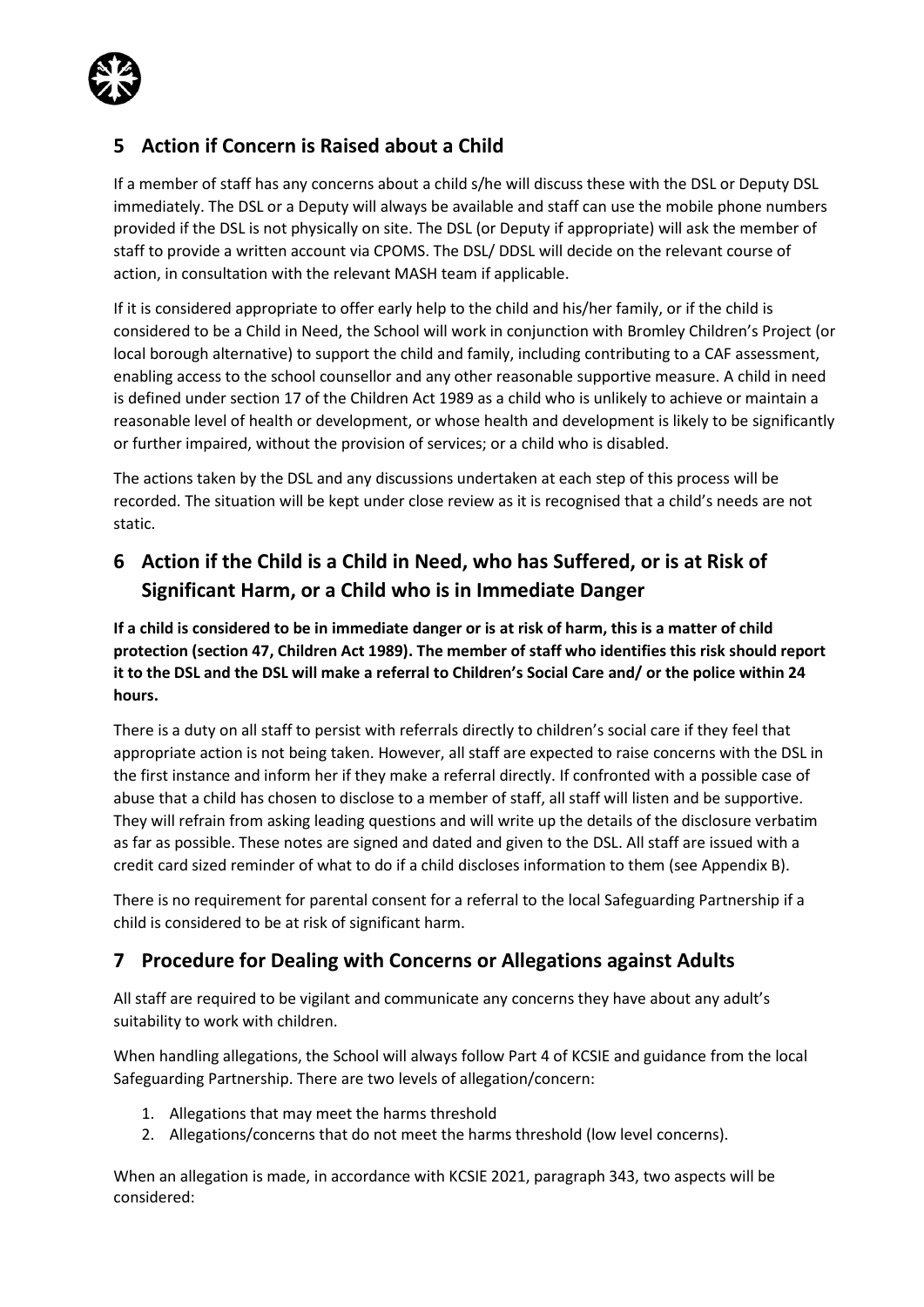

- 1. Looking after the welfare of the child
- 2. Investigating and supporting the person subject to the allegation

#### **Allegations that may meet the harms threshold**

Responsibility for appropriate action lies with the Headmaster. This procedure would be used in all cases in which it is alleged that a teacher or supply teacher, other member of staff or volunteer, or contractor has:

- Behaved in a way that has harmed a child or may have harmed a child and/or;
- Possibly committed a criminal offence against or related to a child and / or;
- Behaved towards a child or children in a way that indicates s/he may pose a risk of harm to children; and /or.
- Behaved or may have behaved in a way that indicates that they may not be suitable to work with children (KCSIE, 2021, paragraph 338)

Behaviour that may have happened outside of school that might make an individual unsuitable to work with children is known as a transferable risk.

If an allegation is made against **a member of staff, or a volunteer**, the matter will be reported to the Headmaster immediately, who will inform the Local Authority Designated Officer (LADO) at the earliest stage and within one working day. The Headmaster will usually discuss the allegation with the DSL, unless the allegation is against the DSL. The school will act upon LADO advice.

If an allegation is made against a supply teacher, the Headmaster (or DSL acting on his behalf) will immediately contact both the agency concerned and the LADO. The school will support any investigation that is required and will act upon LADO advice.

If the allegation is against **the Headmaster,** the member of staff must inform the Chairman of Governors directly, or in his absence, the LADO. The Headmaster should not be informed at this stage. The Chair of Governors, Peter Doyle, can be contacted via the Clerk to Governors.

Should historical allegations of child abuse be made against **a teacher who is no longer teaching**, the School will, in accordance with KCSIE, report the matter to the police.

Allegations against **a teacher who is no longer working at the School** will also be referred to the designated officer(s) at the local authority where the member of staff is currently working.

Where an adult makes an allegation of historical abuse, they will be advised by the headmaster or DSL to report the allegation to the police. Where a child makes a non-recent allegation, the Headmaster or DSL will report this to the LADO in line with BSCP procedures for dealing with non-recent allegations. The LADO will co-ordinate with children's social care and the police. (KCSIE, 2021, paragraph 404).

Staff can refer concerns directly to the Local Authority without having discussed them with the Headmaster or DSL but should take the earliest opportunity to brief the DSL on the situation, in order to ensure clarity of communication channels for the Local Authority Designated Officer (LADO).

If an allegation is made against a member of school staff, the quick resolution of that allegation will be a clear priority to the benefit of all concerned. At any stage of consideration or investigation, all unnecessary delays will be eradicated and the Headteacher will inform the accused person about an allegation as soon as possible after consulting with the designated officer(s), as outlined in KCSIE 2021,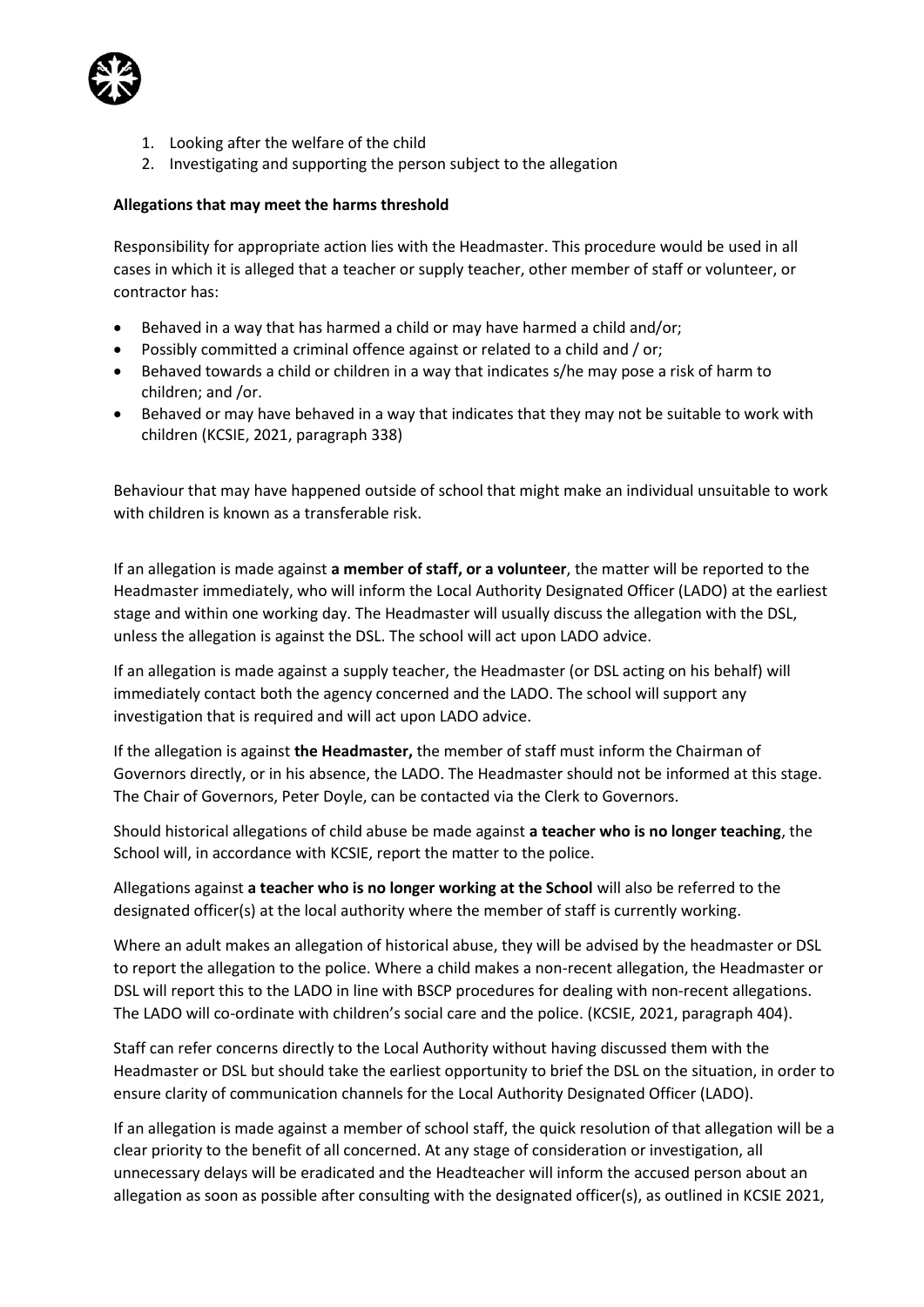

paragraph 347). The School will not undertake their own investigation of allegations without prior consultation with the LADO, or in the most serious cases, the police, so as not to jeopardise statutory investigations.

The Headmaster will consider to what extent the Disciplinary Policy and Procedure should be invoked with special regard to the section on suspension. The Chairman of Governors will be informed at this stage.

Suspension will be considered if there is cause to suspect a child is at risk of significant harm or the case is so serious that it might be grounds for dismissal. Appropriate weight will be given to the advice of the police and social services before the headmaster makes the decision to suspend. KCSIE 2021, paragraphs 361-368 will be followed.

If the LADO has advised that the matter should be dealt with by the school, then the school disciplinary procedures will be followed.

During the process parents/carers of a child/ren involved will be:

- Informed of the allegation (providing this does not impede the enquiry, disciplinary or investigative processes);
- Kept informed of progress and helped to understand processes;
- Made aware of the need to maintain confidentiality (KCSIE, 2021, paragraph 371)

The accused person will be:

- Treated fairly and honestly;
- Kept informed of progress by a named representative;
- Given appropriate support during the case;
- Kept informed about workplace developments if suspended;
- Advised to contact the union or professional association at the outset.

Every effort will be made to maintain confidentiality and guard against publicity while an allegation is being investigated/considered.

If there is to be no criminal investigation/prosecution, then the school will consider what further action is required. This may involve formal disciplinary action in line with the school's procedures.

Disciplinary action may result in options ranging from no further action to summary dismissal or not using the person's services in future.

If the allegation is substantiated and the person is dismissed or the employer ceases to use the person's services, the LADO will discuss with the employer whether a referral to the DfE's barred list is required and also whether a referral to a professional body is required. (See below).

If the allegations prove to be unfounded the matter will be referred to Children's social care. If there is concern that the allegation may have been deliberately invented, or malicious, the police will be informed.

Every effort will be made to reach a conclusion in all cases and settlement agreements must not be used i.e. where a person agrees to resign with no disciplinary action and an agreed future reference. Accurate and detailed records will be kept. A comprehensive summary of the allegations, follow up and resolution, decisions reached and actions taken will be kept on the individual's confidential file and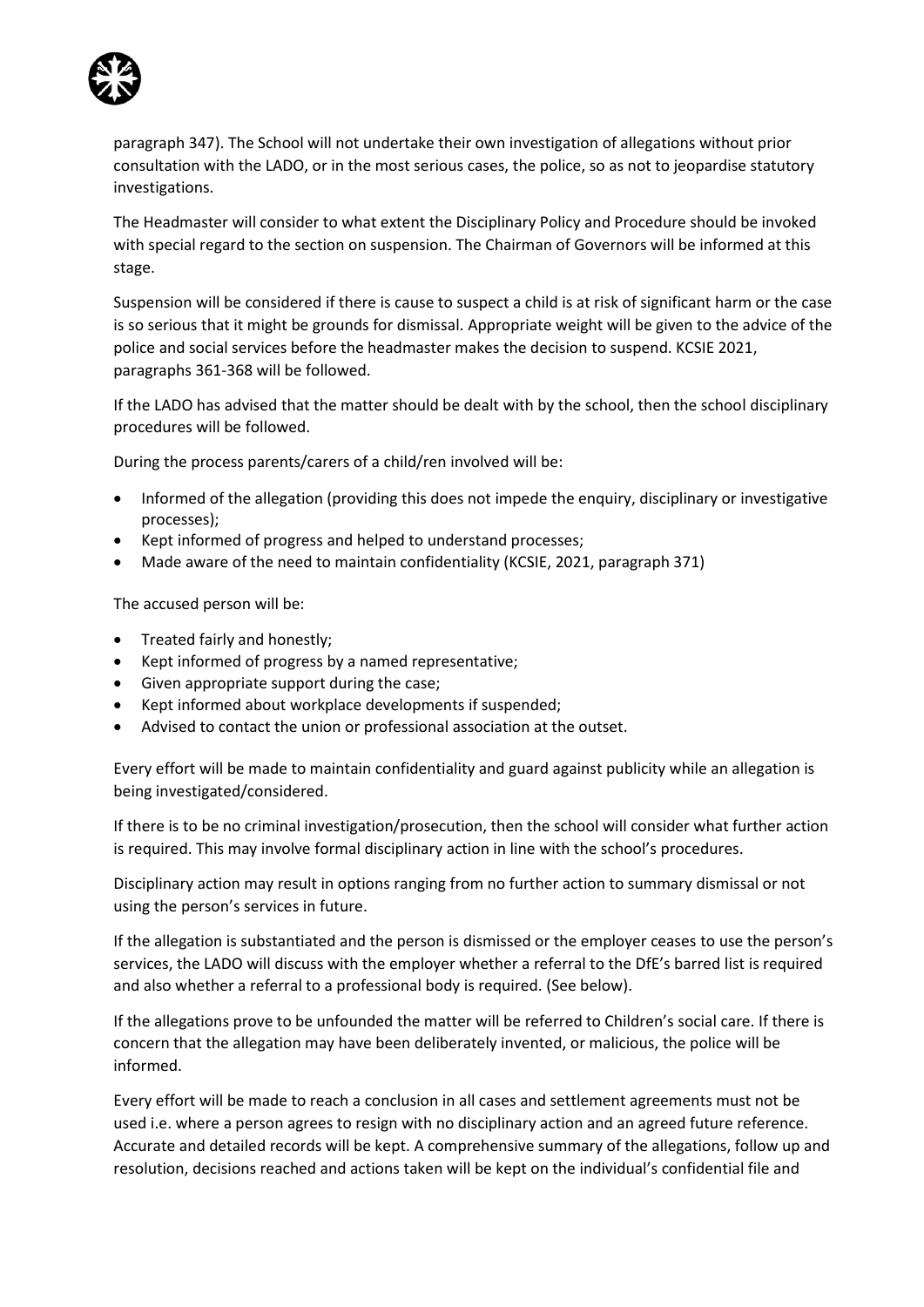

given to the individual. It will be kept until the person reaches normal retirement age or for 10 years if longer.

It is the responsibility of the school to inform parents of other students at the school; this information should be kept to a minimum. The anonymity of the student should be maintained at all times.

If a member of staff is dismissed or resigns because he or she is considered unsuitable to work with children, this will be reported to the DBS (Disclosure and Barring Service) and TRA within one month of any person (whether employed, contracted, a volunteer or student) whose services are no longer used because he or she is considered unsuitable to work with children leaving the school. Information and forms for referrals to DBS may be found at https://www.gov.uk/government/publications/dbs-referralsform-and-guidance. Information about referrals to TRA can be found at [https://www.gov.uk/government/publications/teacher-misconduct-referral-form.](https://www.gov.uk/government/publications/teacher-misconduct-referral-form)

#### **Low level concerns**

The term low level concern does not mean that it is insignificant. It means that it does not meet the threshold set out in paragraph 338 KCSIE 2021 (see above). Examples of low level concerns could include, but are not limited to:

- Being over friendly with children
- Having favourites
- Taking photographs of children on their mobile phone
- Engaging with a child on a one-to-one basis in a secluded area or behind a closed door
- Using inappropriate sexualised, intimidating or offensive language.

Low level concerns should be reported to the DSL who will respond in accordance with the Low Level Concerns Policy. Low level concerns about the DSL should be reported to the Headmaster.

The school's Low Level Concerns Policy should be read in conjunction with the school's staff code of conduct. This creates a culture of openness, trust and transparency in which the school's expectations for behaviour are lived, monitored and reinforced by all staff.

## **8 Whistleblowing**

If, having reported an incident and having discussed it with the Designated Safeguarding Lead and the Headmaster, a member of staff feels that inappropriate or insufficient action has been taken in this case, the LADO will be informed immediately. There are also clear guidelines in the Staff Handbook about procedures for Whistleblowing and a separate Whistleblowing Policy, for staff to refer to if appropriate. This includes details of the NSPCC whistleblowing helpline: 0800 028 0285 and email: [help@nspcc.org.uk.](mailto:help@nspcc.org.uk)

# **9 Staff Recruitment**

Eltham College operates safe recruitment procedures, including enhanced DBS and barred list checks in accordance with KCSIE (2021). Appropriate checks are made on all individuals, including those who have lived or worked outside the UK in accordance with KCSIE (2021, paragraphs 262-267) and in line with DfE guidance. DBS checks are also made on staff working on the school site and on any other adults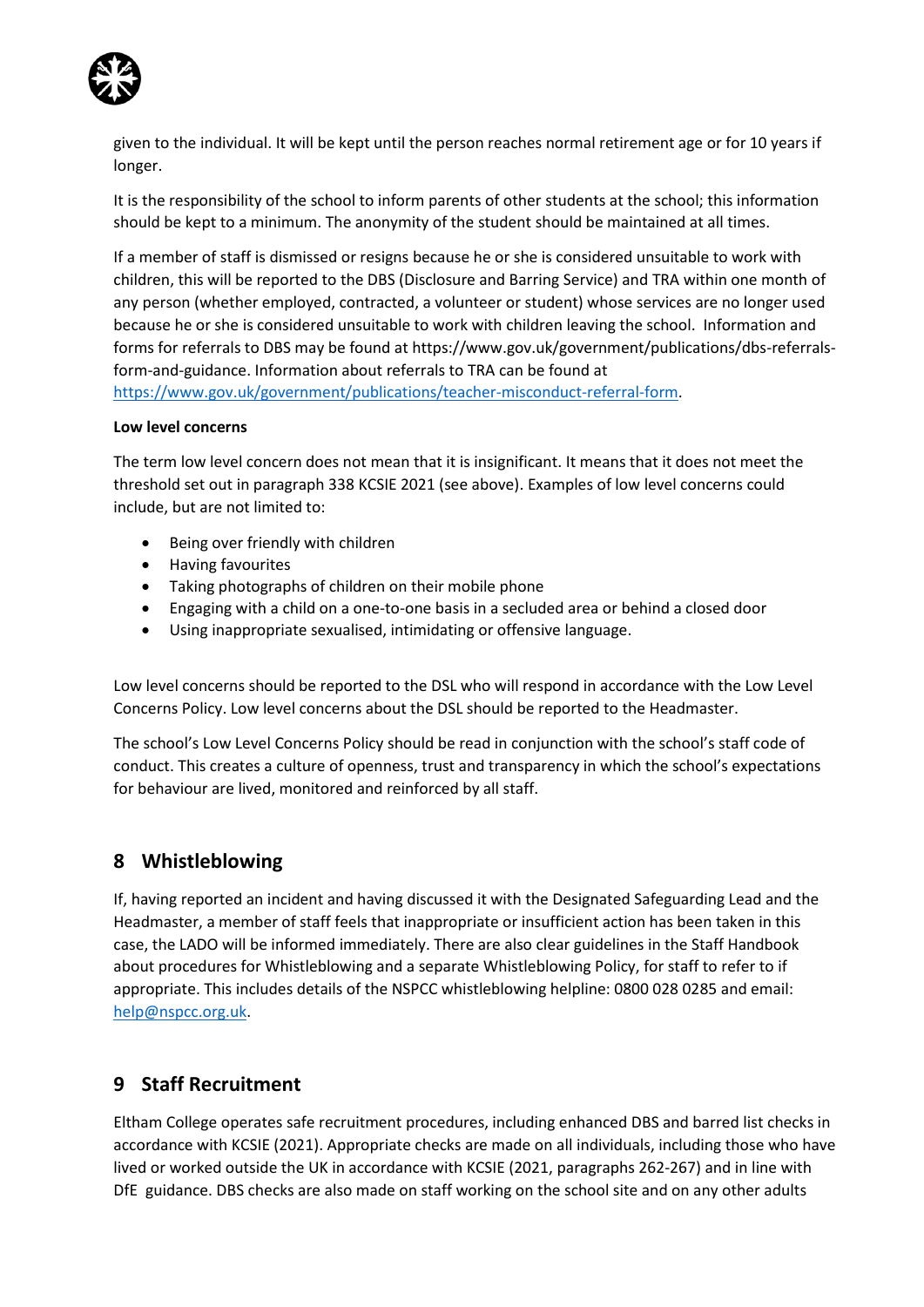

involved in school activities including trips and expeditions or other voluntary activities, in accordance with statutory regulations and our internal procedures. Volunteers have a clear job description or equivalent and are given basic child protection training. Full details can be found in the Recruitment Policy and Procedure.

Staff are advised during their induction and through the Code of Conduct (available in the staff handbook) to be aware of protecting themselves against allegations of abuse, by avoiding meetings in closed rooms on their own, and inappropriate use of physical contact or force, safe use of social media, not using personal mobile phones, giving lifts in cars amongst others. Staff also refer to the Acceptable use of IT and email policy.

# **10 Training, Sharing Information and Review**

Training for staff is provided regularly, and at least annually, on a number of specific safeguarding issues including: Part 1 of KCSIE and Annex B, this policy and the staff code of conduct, mental health, online bullying, sexting (using the latest Government guideline: Sexting in schools and colleges: responding to incidents and safeguarding young people, which has been published by the UK Council for Child Internet Safety), drugs, radicalisation and the Prevent strategy, forced marriage, peer on peer abuse, sexual harassment and female genital mutilation (FGM).

Mechanisms to support staff in their understanding of KCSIE include a programme of training that includes outside speakers, online courses and quizzes and in house training provided by the DSL, regular updates in staff briefings and meetings and the issue of **wallet sized safeguarding cards**. Additional detail on the training offered to new staff and some of the mechanisms used to keep training up to date for all staff is provided in the appendices.

The School recognises the need for good levels of communication between all members of staff to ensure that the procedures for safeguarding children will be followed. Information must be shared between professionals in order to promote children's well-being and protect individuals from harm. The School shares information in accordance with the Data Protection Act 2018 and the GDPR, the guidance set out in Chapter 1 of Working Together to Safeguard Children (2018) and in Information sharing: Advice for practitioners providing safeguarding services to children, young people, parents and carers.

The DSL or DDSL will train those students in a position of responsibility, for example prefects in basic safeguarding procedures and ensure that they understand that their role is to listen, not to investigate and not to keep 'secrets' but to refer to the DSL.

Any deficiencies or weaknesses in child protection arrangements are remedied without delay.

The Governors undertake an annual review of the school's child protection policy and procedures and of the efficiency with which they have been implemented.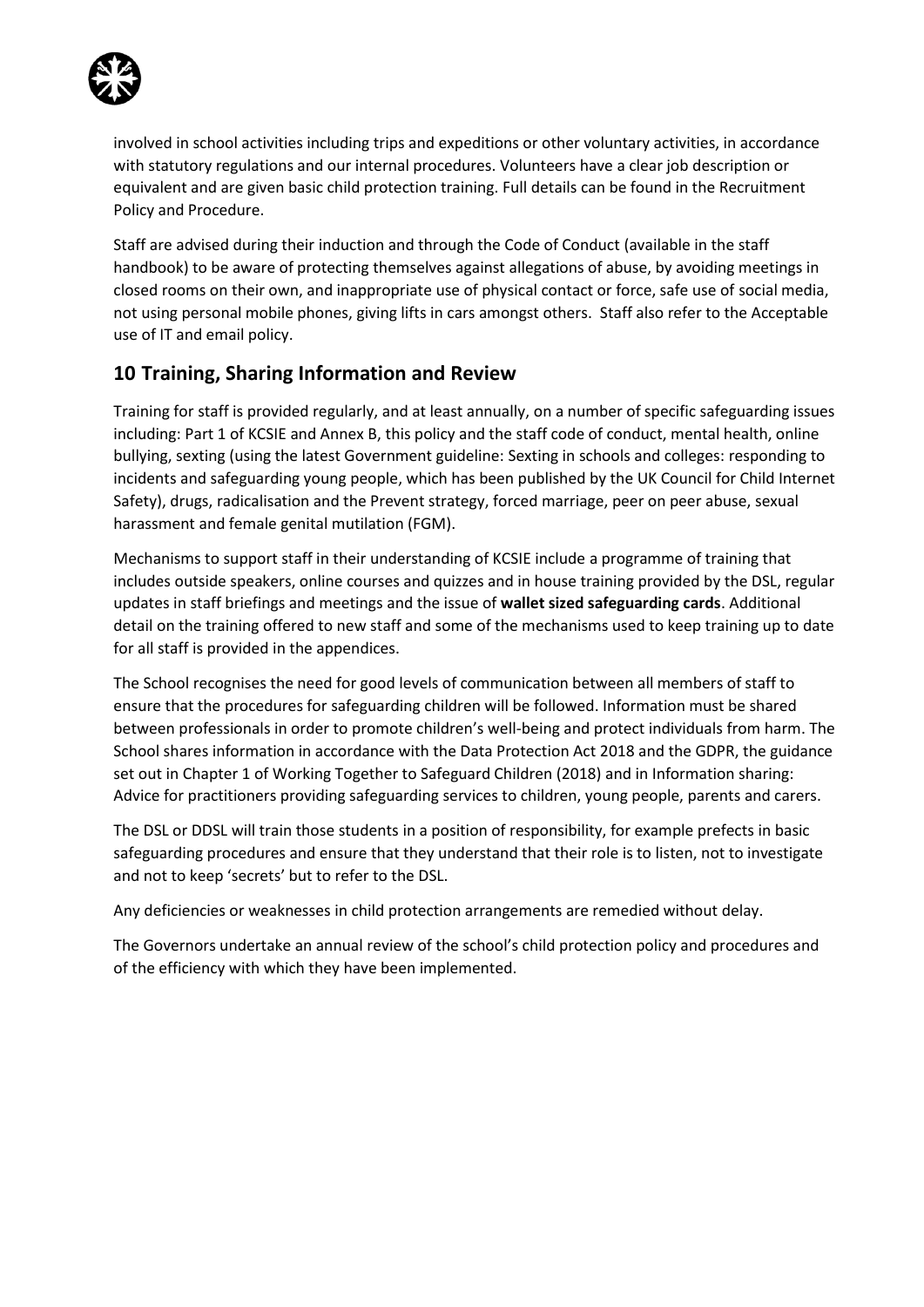

# **APPENDIX 1 Induction in Child Protection and Ongoing Training**

#### **Introduction**

Every new member of staff is required to undertake training in safeguarding and child protection. These are delivered either as online training from Educare, a reputable training provider, or sessions are organised by the Deputy Head who is our Designated Safeguarding Lead. Every effort will be made to complete these before the end of your first week at the school. All new employees of our catering provider and all Governors are also required to complete such training.

The only adults who work or visit the school who are exempted from this requirement are:

- Night-time cleaners, whose hours of work mean that they do not have contact with students;
- Occasional visitors, including occasional lecturers and contractors, who sign in and are given a security badges by our Receptionist, and who are escorted throughout their visit;
- Contractors working on a designated site that is physically separated from the rest of the school, who are required to sign in and out at their site office and who wear security badges at all times;
- Contractors working during the school holidays.

#### *Designated Safeguarding Lead*

The Deputy Head is Eltham College's Designated Safeguarding Lead. She has been fully trained for the demands of this role and regularly attends courses with other child support agencies to ensure that he remains conversant with best practice, and that our policies and procedures are current and follow best practice. She receives training at least every two years and maintains close links with the local Safeguarding Partnerships for Bromley and neighbouring boroughs. She liaises regularly with the Governor concerned with Child Protection.

#### **What is the reason for the training?**

#### **Child protection is always our top priority.**

Every member of staff needs to be confident that he or she understands his or her role in:

- Keeping children safe;
- Promoting the welfare of students;
- Promoting equal opportunities and inclusion;
- Preventing bullying and harassment.

Everyone is required to take part in the training, no matter what their previous background or level of expertise. All members of staff formally receive the Staff Code of Conduct, which includes guidance regarding interaction with student. Refresher training for all staff is held annually.

#### **What topics does the training cover?**

Our induction training will tell you about:

#### **1. Our student welfare systems**

Starting with the roles of the following structures:

- The Governors
- The Senior Leadership Team and the DSL;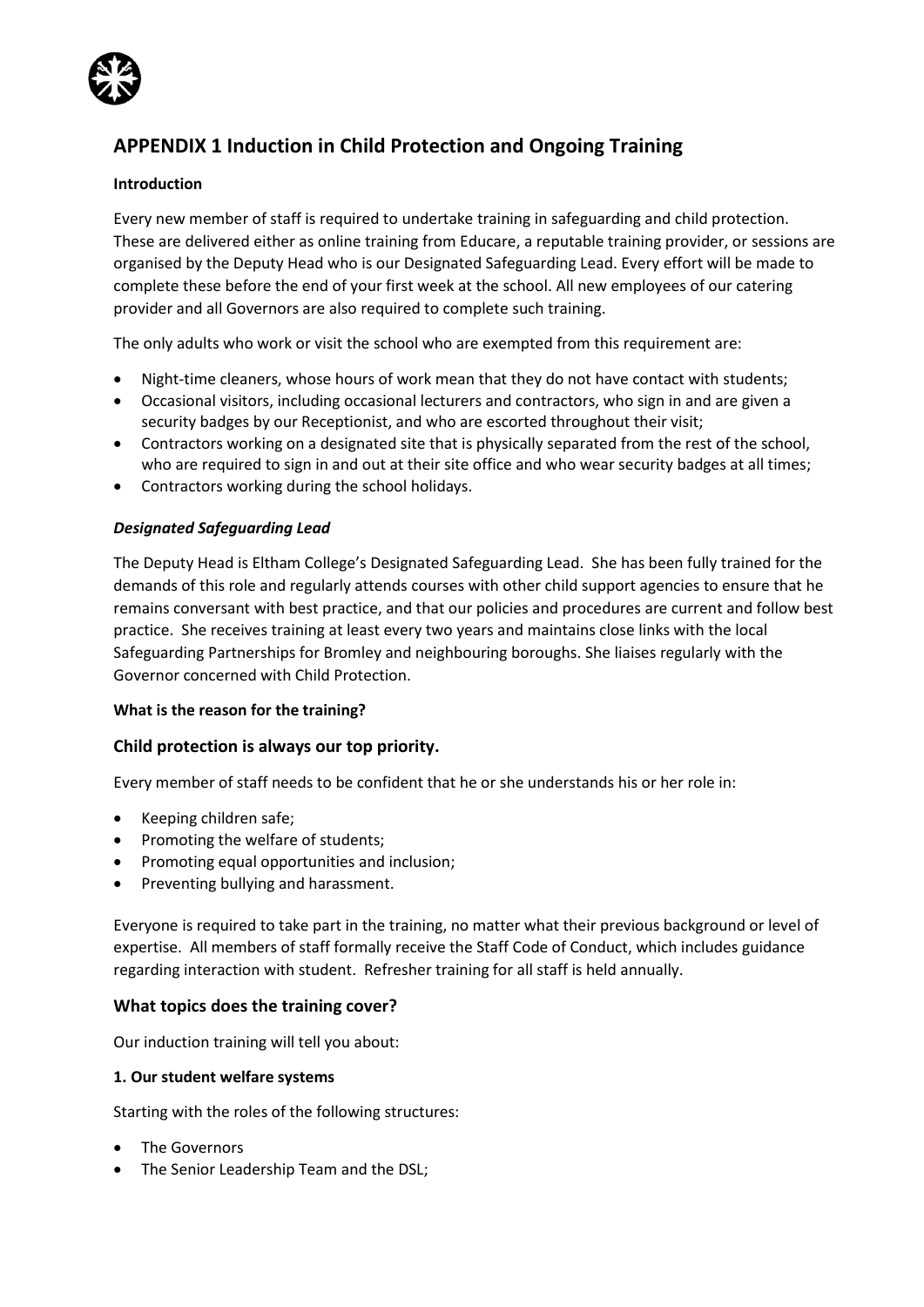

- The monitoring arrangements by the tutors and the pastoral teams;
- The role of the School Nurses, Counsellor and Nursing Assistant;
- The Prefect system and the training in leadership given to senior students;
- The role of the Student Leadership body;
- Our partnerships with parents and guardians.

We will also describe our arrangements for providing additional support for students with SEND and for whom English is an additional language.

#### **2. The Legal Framework for our Child Protection and Anti-Bullying Policies**

We describe this briefly and cover our policies on:

- Anti-bullying;
- Behaviour;
- Learning Support;
- Equal Opportunities;
- Educational Visits.

Teaching staff have a particular responsibility for supervising students and ensuring that they behave with consideration and good manners at all times; but all staff need to be made aware of the school's policies in these areas. All staff are reminded of their important role in building positive relationships, identifying risks and keeping everyone safe. We cover social media and online bullying, and the risks of the internet and social networking sites.

#### **3. Understanding Challenging Behaviour**

We draw upon national guidance relating to the safeguarding and protection of children, the signs of abuse, and the duties of staff, as well as the role of specialist agencies. We explain our expectations of how they should respond in a difficult situation and why they cannot promise confidentiality to a student.

#### **4. The School's Policies on Safeguarding and Child Protection**

All new staff will be expected to become familiar with our documents relating to:

- Safeguarding and Child Protection;
- Staff Code of Conduct;
- Students and confidentiality Issues;
- Practices and procedures when a member of staff faces allegations of abuse;
- Whistleblowing.

#### **5. Visitors and Site Security**

This covers the need for visitors to be signed in at Reception and to be escorted about the school.

#### **6. Effective Record Keeping**

We explain why effective record keeping matters and most importantly that all concerns, discussions and decisions and the reasons for those decisions must be recorded in writing. Records will be kept confidentially by the DSL, and reviewed regularly so that concerning patterns of behaviour can be spotted.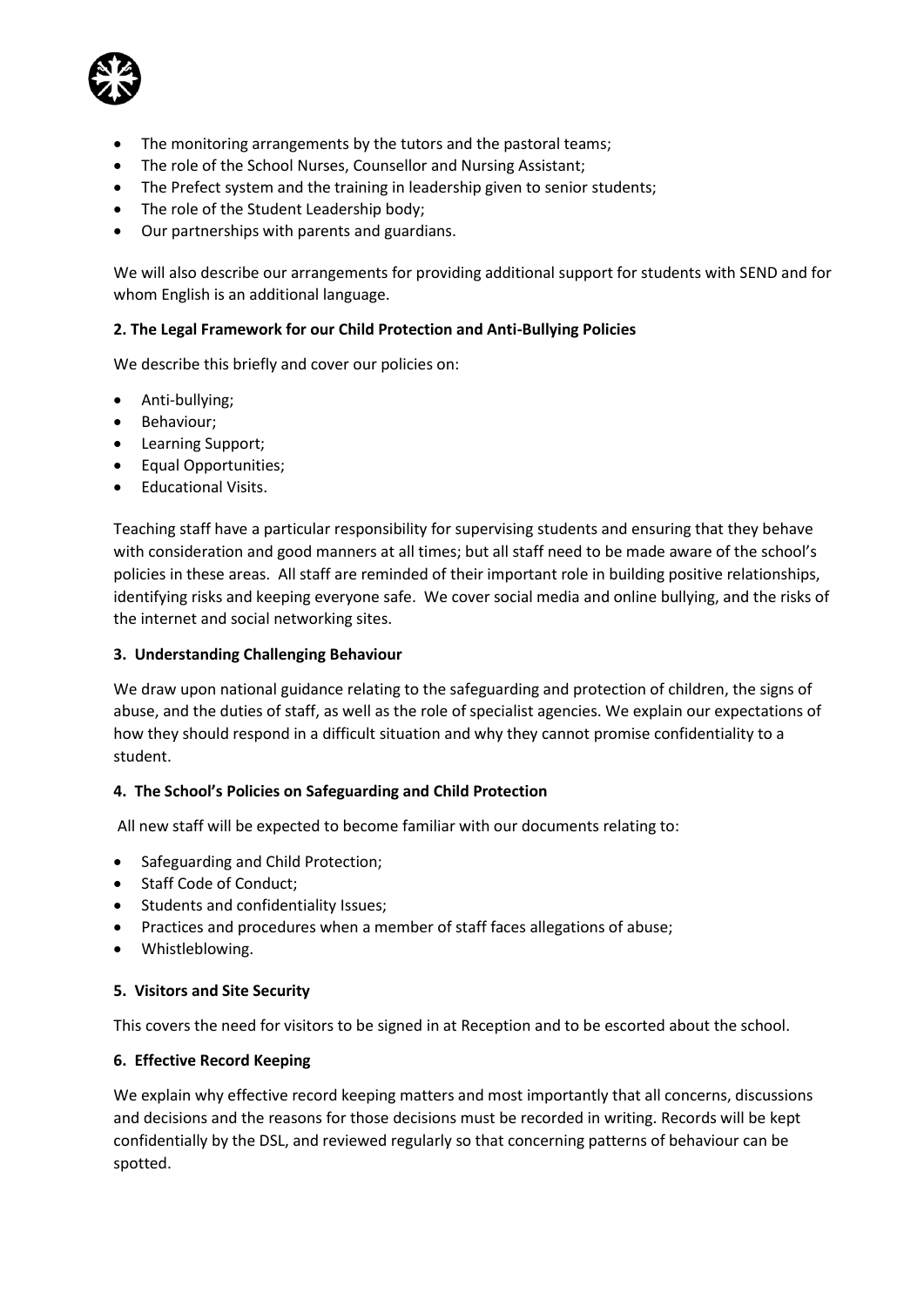

#### **7. Refresher Training**

The session concludes with reminding staff that refresher training is given annually and by requiring all attendees to certify in writing that they have completed the training session.

#### **NQT Induction**

Eltham College has opted to participate in the national arrangements for the induction of NQTs that are described in the Training and Development Agency for Schools' guidance "Supporting the Induction Process" (www.tda.gov.uk)

## **APPENDIX 2 Ten Points to Follow: Safeguarding Procedures**

- **1.** Take time to familiarise yourself with the safeguarding policy;
- **2.** Be vigilant for the risk indicators which may indicate child abuse or neglect;
- **3.** Do not be afraid to ask a student about something you have noticed that is causing you concern;
- **4.** If you have any concerns, no matter how small they might seem, do not hesitate to discuss these with the Designated Safeguarding Lead;
- **5.** Always stop and listen to someone who wants to tell you about incidents or suspicions of abuse;
- **6.** Make notes about what was said as soon as possible afterwards. If you need to, make these notes at the time, but try to also give the person making the disclosure your full attention. **REMEMBER** always keep your original notes;
- **7. DO NOT** give a guarantee that you will keep what is said confidential or secret. Explain that you will need to get help with this problem and who you will tell. Being open and honest about your actions, with a student who is suffering abuse, may enable the student to feel they can continue to trust you;
- **8.** Do not ask leading questions (e.g. "did he do X to you?") just ask "what do you want to tell me?" or "is there anything else you want to say?";
- **9.** Report immediately to the Designated Safeguarding Lead. **DO NOT** discuss the information with anyone else in school. Confidentiality in child protection cases is paramount. Staff should be aware that if a child is in immediate danger or is at risk of harm a referral should be made to children's social care and/or the Police immediately.
- **10.** NEVER think abuse is impossible, or that an accusation against someone you know well and trust is bound to be wrong.